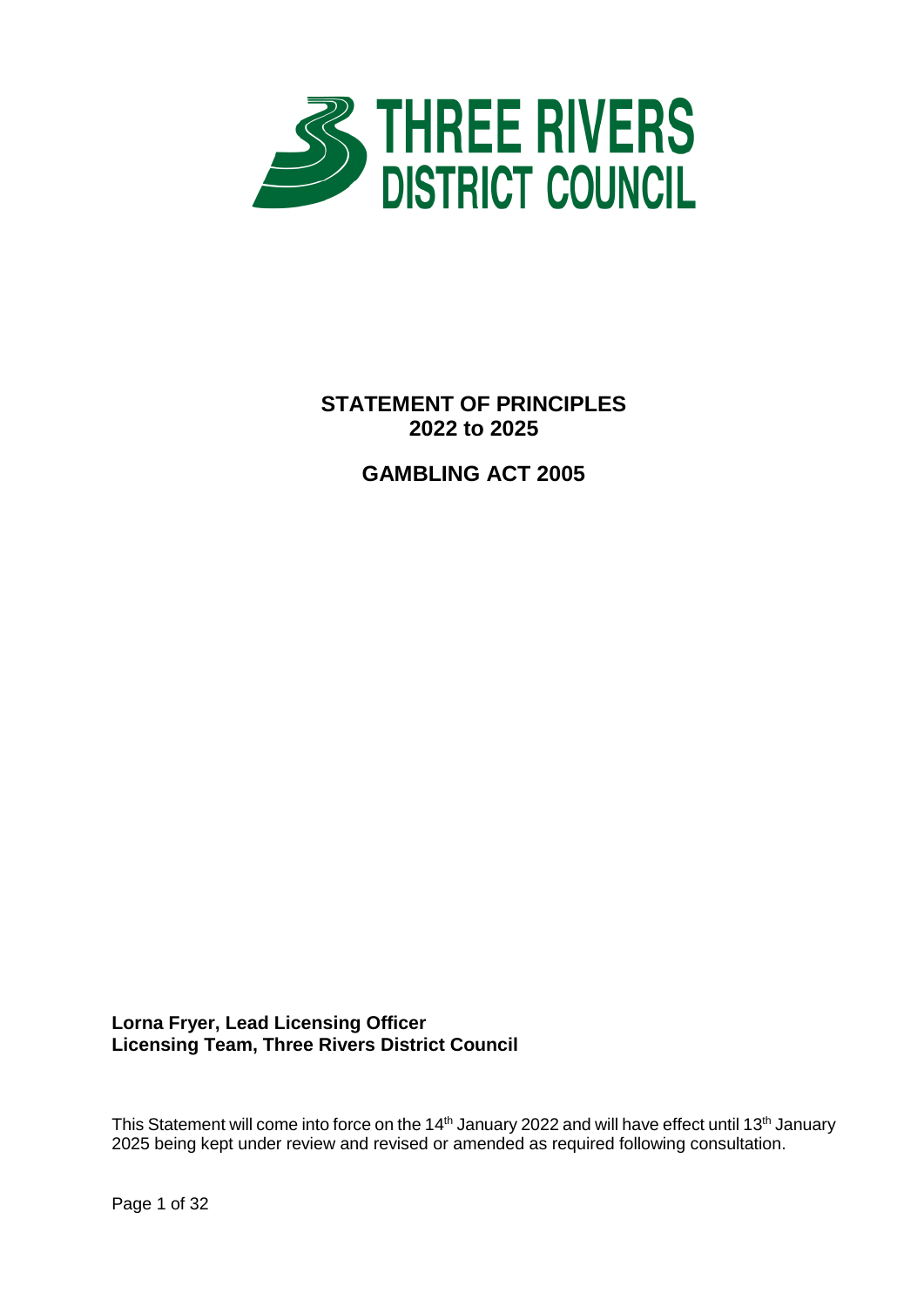## **Contents**

| Item                                                               | Page |
|--------------------------------------------------------------------|------|
| Contents                                                           |      |
| <b>Executive Summary</b>                                           | 3    |
| <b>Three Rivers District Council Boundary</b>                      | 5    |
| 1. Statement of Principles                                         | 6    |
| 2. Licensing Objectives                                            | 6    |
| 3. Responsible Authorities                                         | 8    |
| <b>4. Interested Parties</b>                                       | 9    |
| 5. Exchange of information                                         | 10   |
| 6. Licensing Authority Functions                                   | 10   |
| <b>7. Premises Licences</b>                                        | 11   |
| 8. Local Risk Assessment                                           | 11   |
| 8.4 Location                                                       | 12   |
| 8.5 Duplication with other regulatory regimes                      | 12   |
| 8.6 Conditions                                                     | 12   |
| 8.7 Door Supervisors                                               | 13   |
| <b>8.8 Multiple Premises Licences</b>                              | 14   |
| 8.9 Adult Gaming Centres                                           | 14   |
| 8.10 (Licensed) Family Entertainment Centres                       | 15   |
| 8.11 Casinos                                                       | 15   |
| 8.12 Bingo Premises                                                | 16   |
| 8.13 Betting Premises                                              | 16   |
| 8.14 Fixed Odds Betting Terminals (FOBT's)                         | 16   |
| 8.15 Tracks                                                        | 17   |
| 8.16 Travelling fairs                                              | 18   |
| <b>9. Provisional Statements</b>                                   | 18   |
| 10. Permits / Temporary and Occasional Use Notices                 | 18   |
| 10.1 Unlicensed Family Entertainment Centre gaming machine permits | 18   |
| 10.2 (Alcohol) Licensed premises gaming machine permits            | 19   |
| <b>10.3 Prize Gaming Permits</b>                                   | 20   |
| 10.4 Club Gaming and Club Machines Permits                         | 21   |
| 10.5 Temporary Use                                                 | 21   |
| <b>10.6 Occasional Use</b>                                         | 22   |
| 10.7 Small Society Lotteries                                       | 22   |
| 11. Enforcement                                                    | 22   |
| 12. Complaints Against a Licensed Premises                         | 23   |
| 13. Reviews                                                        | 24   |
| 14. Appeals                                                        | 24   |
| 15. Delegation and Decision Making                                 | 25   |
| 16. Covid-19, Coronavirus Regulations                              | 25   |
| Appendix 1 – List of consultees                                    | 26   |
| Appendix 2 – Gaming Machines maximum stakes and payouts            | 28   |
| Appendix 3 - Table of delegated functions                          | 29   |
| Appendix 4 - No Casinos policy resolution                          | 30   |
| Appendix 5 - Statement of principles log                           | 32   |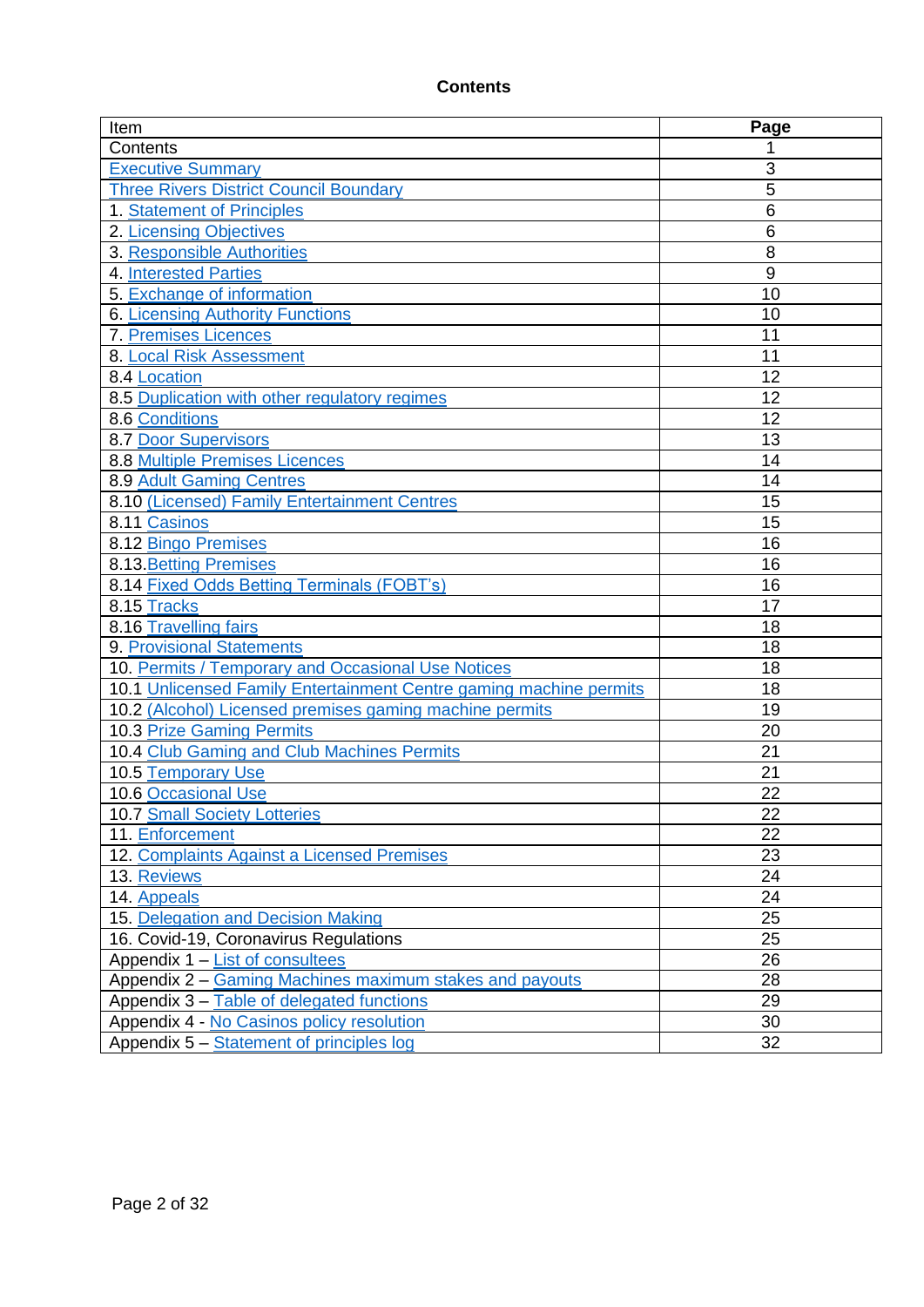## **Statement of Principles (Gambling Act 2005) 2021-2024**

## **EXECUTIVE SUMMARY**

The Gambling Act 2005 (the Act) introduced a new regime for regulating gambling and betting throughout the United Kingdom from 1 September 2017. [Section 349](https://www.legislation.gov.uk/ukpga/2005/19/section/349) of the Act imposes a statutory duty upon licensing authorities to publish a Statement of Principles which they propose to apply when exercising their functions under the Act. [The Gambling Commission guidance](https://beta.gamblingcommission.gov.uk/guidance/guidance-to-licensing-authorities/gla-part-6-licensing-authority-policy-statement) has since been updated from April 2021.

The ACT places a legal duty on both the Gambling Commission and licensing authorities to aim to permit gambling, in so far as it is considered to be reasonably consistent with the pursuit of the licensing objectives. The effect of this duty is that both the Commission and licensing authorities must approach their functions in a way that seeks to regulate gambling by using their powers, for example, powers to attach conditions to licences, to moderate its impact on the licensing objectives rather than by starting out to prevent it altogether.

Three Rivers District Council must have regard to the Licensing Objectives namely:

- a) Preventing gambling from being a source of crime or disorder, being associated with crime or disorder or being used to support crime;
- b) Ensuring that gambling is conducted in a fair and open way;
- c) Protecting children and other vulnerable persons from being harmed or exploited by gambling.

It should be noted that this policy will not override the right of any person to make an application, make representations about an application, or apply for a review of a licence. Each application is determined on its own merits in accordance with the statutory requirements of the Gambling Act 2005.

The Responsible Authorities must be consulted upon receipt of an application for or variation of a premises licence under the Act.

Enforcement principles of the Licensing Authority are guided by the Gambling Commission guidance. We therefore endeavour to be proportionate, accountable, consistent, transparent and targeted.

#### **Declaration**

In producing this Statement, Three Rivers District Council declares that it has had regard to the licensing objectives of the Gambling Act 2005, the Guidance issued by the Gambling Commission, and any responses received from those consulted on the Statement.

#### Representations

Interested parties may make representations in respect of applications and they may apply for a review of an existing licence. An interested party includes those living sufficiently close to a premises likely to be affected, have business interests that may be affected or a person who represents either of these types of people. Councillors and MPs may also be classed as interested parties.

Applications and representations referred to a Licensing Sub-Committee for determination will be published in reports which are publically available in accordance with legislation.

## Gaming Machines

In relation to category C (or above) gaming machines on premises in which children are admitted, the authority will ensure that the machines are located in a separated area to which only adults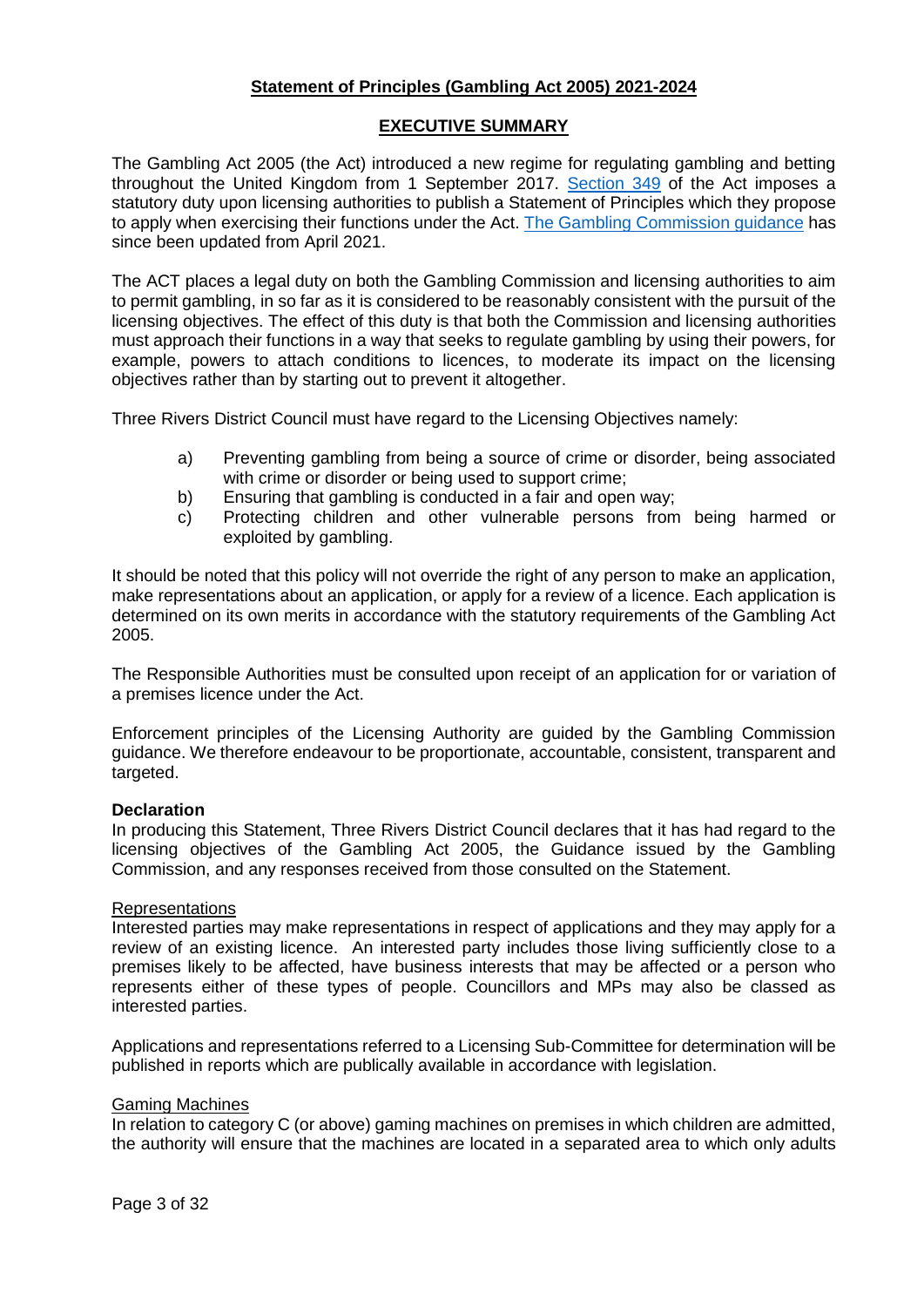are admitted and that access to this area is supervised. Notices indicating the restricted age access are expected to be displayed.

Alcohol licensed premises are automatically entitled to have 2 gaming machines of category C and/or D however the Licensing Authority needs to be notified. In certain circumstances the Licensing Authority may remove this entitlement.

#### Betting Machines

There is no evidence that betting machines (not gaming machines) give concern to regulatory matters however the Licensing Authority reserves the right to limit the number, nature and circumstances of these machines where there is evidence that their use may infringe the licensing objectives.

#### Provisional Statements

Following grant of a provisional statement, no further representations may be made from relevant authorities or interested parties unless they concern additional matters not previously considered within the provisional statement or concern the applicants change in circumstances.

#### Premises

Premises Licences are subject to mandatory and default conditions as per the requirements of the Act. The Licensing Authority may exclude default conditions and attach others where appropriate. Conditions must be proportionate and relevant to the need to make the proposed building suitable as a gambling facility, directly related to the premises and type of licence applied for, fairly and reasonably related to the scale and type of premises and reasonable in all other aspects.

Applications for a premises in which there are or would be multiple licences for a premises will be carefully considered to ensure different parts of the premises are not compromised and are separate so that people do not accidently enter the gambling area. The location of a premises will only be considered in terms of the licensing objectives.

The Licensing Authority will avoid duplication with other statutory regimes and only consider concerns about conditions not being met due to restrictions in place by other regimes.

There are a number of types of licensed premises but Three Rivers District currently only has licensed Betting Premises. Children are prohibited from these premises.

#### Door Supervisors

In order to achieve the licensing objectives, the Licensing Authority reserves the right to consider the use of door supervisors in certain circumstances.

#### Reviews

Reviews can be called by interested parties or Responsible Authorities but ultimately the Licensing Authority determines whether the review is to be carried out. In determination, the Licensing Authority will consider whether a review is frivolous or vexatious, will certainly not cause the Authority to alter, revoke or suspend a licence and will consider if the review is substantially the same as previous requests for a review. Grounds for a review would be those in accordance with relevant guidance or codes of practice issued by the Gambling Commission, those consistent with the licensing objectives and statement of licensing policy.

The Licensing Authority may initiate a review of a licence for any other appropriate reason.

In cases of unlicensed premises, it is possible to hold licensed activities under temporary use notices and occasional use notices but these are subject to statutory limitations.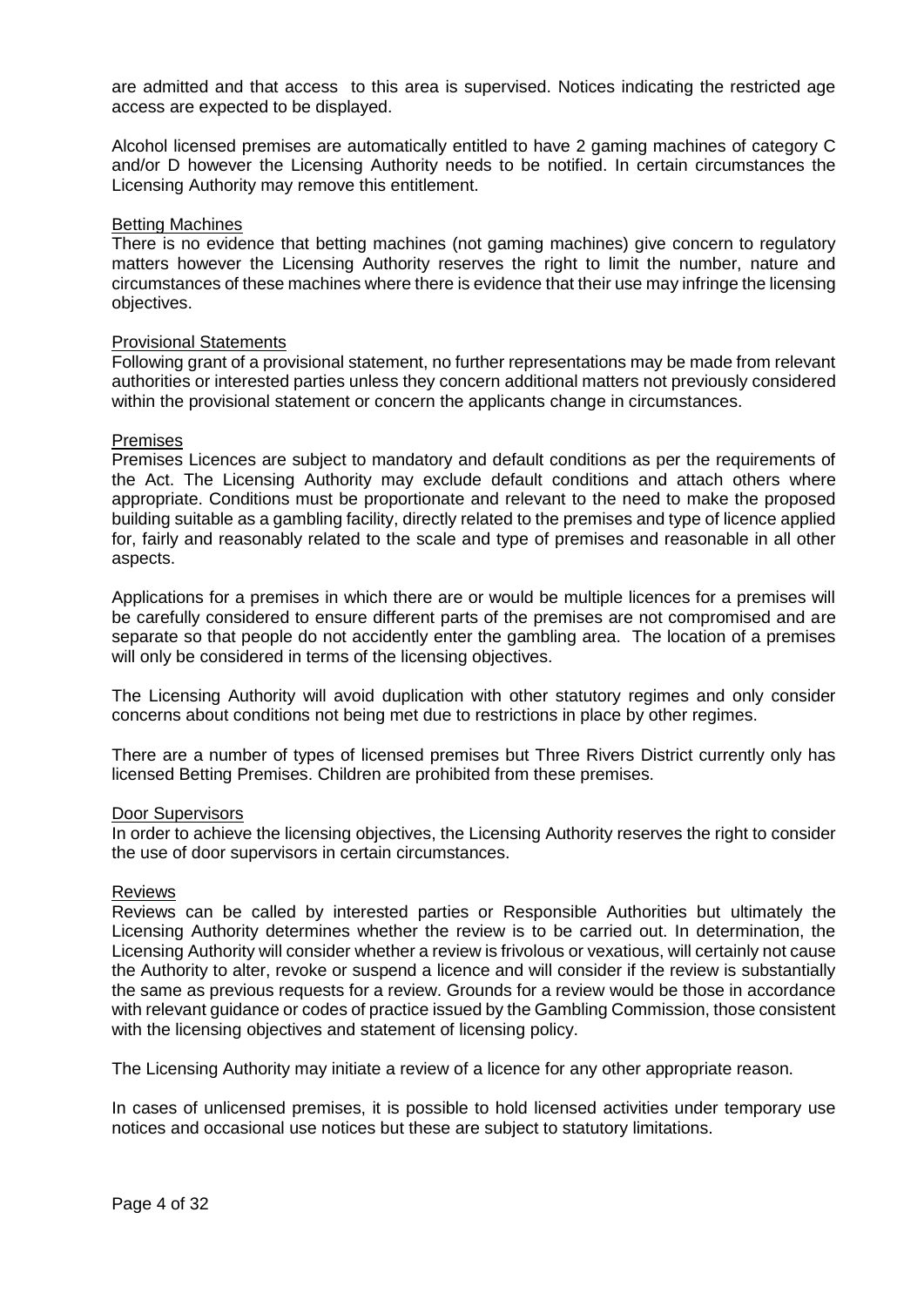## **Three Rivers District Council Boundary**



Three Rivers District Council is situated in the county of Hertfordshire, which contains 13 district Councils in total.

Three Rivers District covers an area spanning approximately 34 square miles, and has approximately 89,500 residents (based upon figures from 2013).

The main populated areas in the district are Rickmansworth, Mill End and Maple Cross, Moor Park and parts of Northwood, Chorleywood, Croxley Green, Abbots Langley and South Oxhey/Carpenders Park.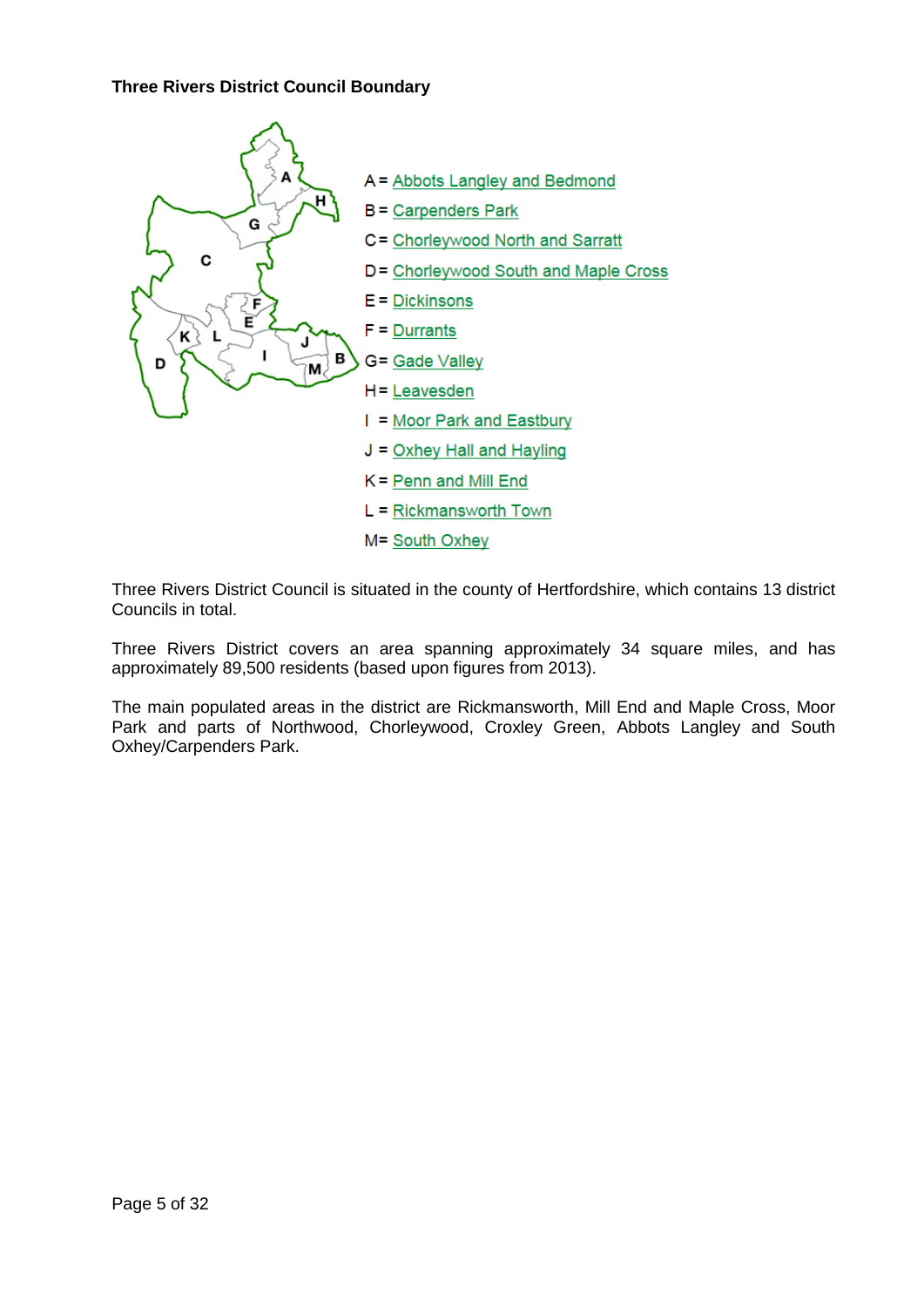## <span id="page-5-0"></span>**1 Statement of Principles**

- 1.1 In accordance with statutory procedures, a review of this policy will take place every 3 years, to take into account information collated over a period of time, coupled with the outcomes of initiatives relating to gambling at central and local government level. The policy may also be subject to minor amendments from time to time, for example, when there are changes to relevant legislation; when this is necessary, changes will be authorised by the head of Regulatory Services, in consultation with the Chairman of the Licensing Committee
- 1.2 Nothing in this Statement of Principles will:
	- a) Undermine the right or any person to apply under the Act for a variety of permissions and have the application considered on its own merits; or,
	- b) Override the right of any person to make representations on any application or seek a review of a licence or permit where they are permitted to do so under the Act.
- 1.3 The starting point in determining applications will be to grant the application with only mandatory and default conditions, so long as this can be achieved in a manner which is:
	- a) In accordance with any relevant code of practice issued by the Gambling Commission;
	- b) In accordance with any relevant guidance issued by the Gambling Commission;
	- c) Reasonably consistent with the licensing objectives; and
	- d) In accordance with the Licensing Authority's Statement of Principle.
- 1.4 Licensing authorities are however, able to exclude default conditions and also attach others, where it is believed to be appropriate.
- 1.5 It is appreciated that as per the [Gambling Commission's guidance](https://beta.gamblingcommission.gov.uk/guidance/guidance-to-licensing-authorities) for local authorities "moral or ethical objections to gambling are not a valid reason to reject applications for premises licences" and, in addition to this, unmet demand is not a criterion for a licensing authority.
- 1.6 Three Rivers District Council has consulted widely upon this statement before finalising and publishing it. A full list of those consulted is at **Appendix 1.** Copies of this consultation version are available on the Councils' website
- 1.7 The overriding principle is that all applications and the circumstances prevailing at each premises will be considered on its own individual merits. When applying these principles, the Licensing Authority will consider, in the light of relevant representations, whether exceptions should be made in any particular case.
- 1.8 The final policy has been considered by Full Council and will be published on our Three Rivers District Council website, as well as being available in Three Rivers House, on request.

## <span id="page-5-1"></span>**2 Licensing objectives**

2.1 Premises licences granted must be reasonably consistent with the licensing objectives. With regard to these objectives, this Licensing Authority has considered the Gambling Commission's Guidance to local authorities.

## 2.1.1 **Preventing gambling from being a source of crime or disorder, being associated with crime or disorder or being used to support crime**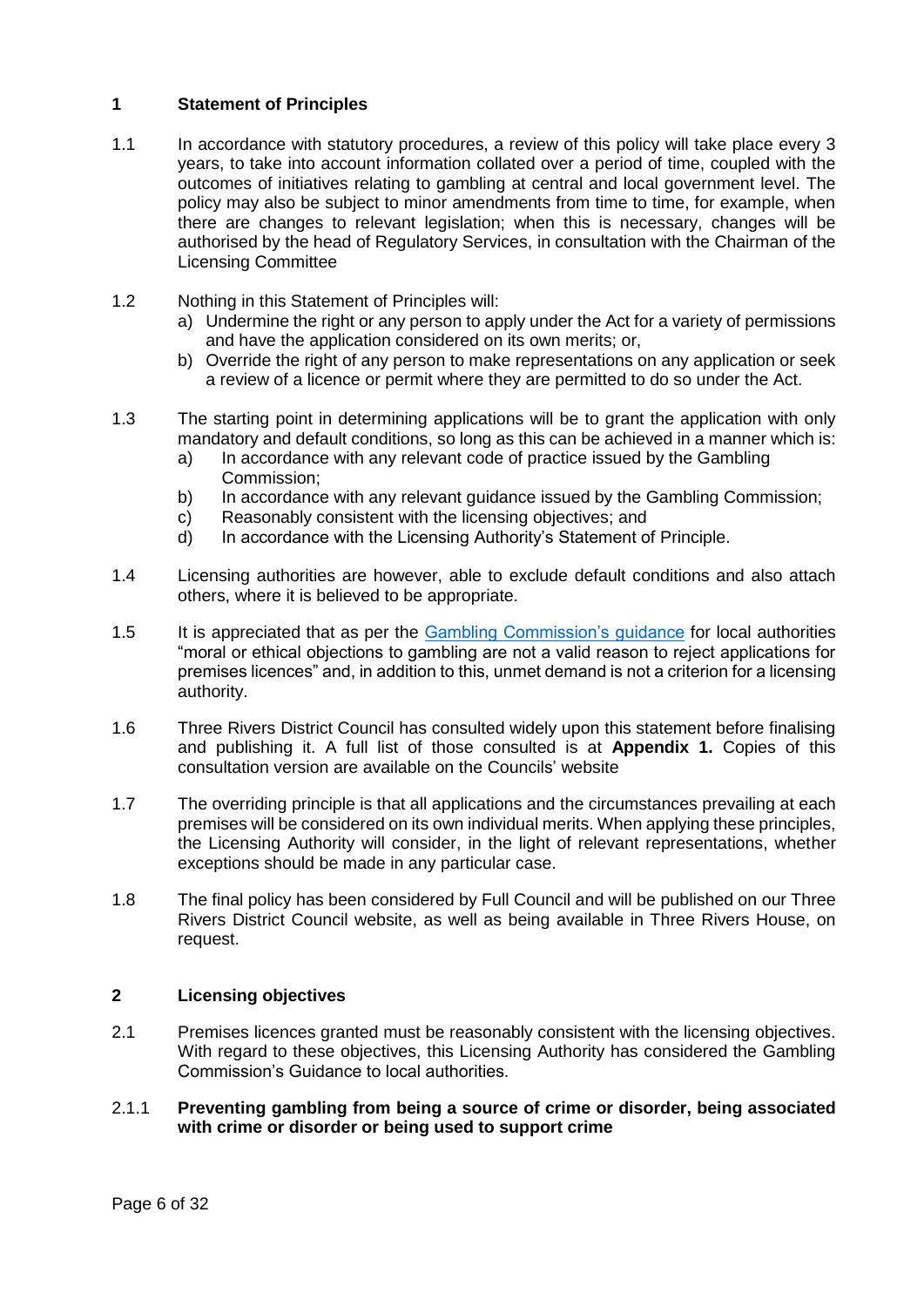2.1.1.1 This Licensing Authority is aware that the Gambling Commission will be taking a leading role in preventing gambling from being a source of crime. The Gambling Commission's Guidance does however envisage that licensing authorities should pay attention to the proposed location of gambling premises in terms of this licensing objective. Thus, where an area has known high levels of crime this authority will consider carefully whether gambling premises are suitable to be located there and whether conditions may be suitable such as the provision of door supervisors. This Licensing Authority is aware of the distinction between disorder and nuisance and will consider factors such as whether police assistance was required and how threatening the behaviour was to those who could see it, so as to make that distinction. Issues of nuisance cannot be addressed via the Gambling Act provisions.

## 2.1.2 **Ensuring that gambling is conducted in a fair and open way**

2.1.2.1 This Licensing Authority has noted that the Gambling Commission has stated that it would generally not expect licensing authorities to become concerned with ensuring that gambling is conducted in a fair and open way. This will be addressed via operating and personal licences.

#### 2.1.3 **Protecting children and other vulnerable persons from being harmed or exploited by gambling**

- 2.1.3.1 This Licensing Authority has noted that this objective means preventing children from taking part in gambling (as well as restriction of advertising so that gambling products are not aimed at, or are particularly attractive to, children). The Licensing Authority will therefore consider whether specific measures are required at particular premises, with regard to this licensing objective. Appropriate measures may include supervision of entrances/machines, segregation of areas etc.
- 2.1.3.2 When determining an application to grant a premises licence or review a premises licence, regard will be taken to the proximity of the premises to schools, vulnerable adult centres or residential areas where there may be a high concentration of families with children. The proximity of premises taken into consideration will vary depending on the size and scope of the gambling premises concerned. Each case will, however, be decided on its merits. Therefore, if an applicant can effectively demonstrate how they might overcome concerns relating to the licensing objectives, this will also be taken into account.
- 2.1.3.3 As regards the term "vulnerable persons", this Licensing Authority will, for regulatory purposes, assume that this group includes people who:
	- gamble more than they want to;
	- gamble beyond their means; and
	- may not be able to make informed or balanced decisions about gambling due to a mental impairment, alcohol or drugs.
- 2.1.3.4 This Licensing Authority will consider this licensing objective on a case by case basis.
- 2.1.3.5 This Licensing Authority will also make itself aware of the Codes of Practice that the
- 2.1.3.6 Gambling Commission issues as regards this licensing objective, in relation to specific premises such as casinos.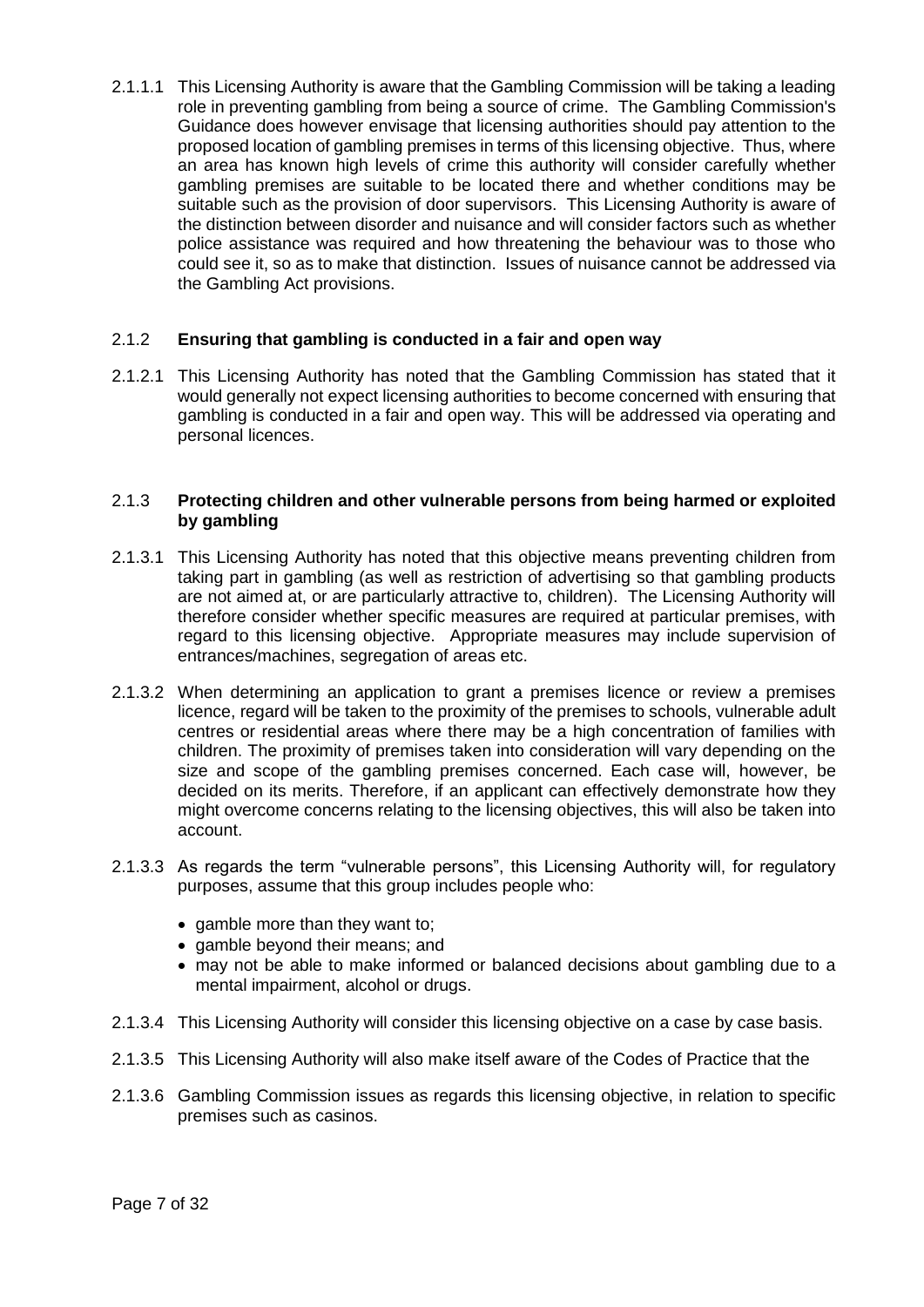- 2.1.3.7 This Licensing Authority will also ensure that, where category C or above [see Appendix 2 for an explanation of the categories] machines are on offer in premises to which children are admitted:
	- all such machines are located in an area of the premises which is separated from the remainder of the premises by a physical barrier which is effective to prevent access other than through a designated entrance;
	- only adults are admitted to the area where these machines are located;
	- access to the area where the machines are located is supervised;
	- the area where these machines are located is arranged so that it can be observed by the staff or the licence holder; and
	- at the entrance to and inside any such areas there are prominently displayed notices indicating that access to the area is prohibited to persons under 18.
- 2.1.3.8 These considerations will apply to premises including buildings where multiple premises licences are applicable.
- 2.1.3.9 Betting Machines (machines on a shop floor where customer can place a bet without having to visit the counter, not to be confused with fixed odds betting machines or amusement with prizes machines). While the authority has discretion as to the number, nature and circumstances of the use of betting machines, there is no evidence that such machines give rise to regulatory concerns. This authority will consider limiting the number of machines only where there is clear evidence that such machines have been, or are likely to be, used in breach of the licensing objectives. Where there is such evidence this authority may consider, when reviewing the licence, the ability of staff to monitor the use of such machines from the counter.
- 2.1.3.10 This Licensing Authority is aware that tracks may be subject to one or more than one premises licence, provided each licence relates to a specified area of the track. As per the Gambling Commission's Guidance, this Licensing Authority will consider the impact upon the third licensing objective and the need to ensure that entrances to each type of premises are distinct and that children are excluded from gambling areas where they are not permitted to enter.

## <span id="page-7-0"></span>**3 Responsible Authorities**

- 3.1 The responsible authorities, being public bodies to be notified of applications and who are entitled to make representations to the Licensing Authority pursuant to the licensing objectives, for the purposes of the Act are:
	- 1. The Gambling Commission
	- 2. Hertfordshire Constabulary
	- 3. Hertfordshire Fire and Rescue Service
	- 4. Head of Development Management, Planning Dept, Three Rivers District Council
	- 5. Environmental Health Residential Standards Team, Three Rivers District Council
	- 6. Enforcing Authority: Health & Safety at Work etc. Act 1974
	- 7. Hertfordshire Safeguarding Children Board
	- 8. HM Revenues and Customs

**Full contact details for the responsible authorities will be made available on the Council website at** [www.threerivers.gov.uk](http://www.threerivers.gov.uk/)

3.2 The Licensing Authority is required by regulations to state the principles it will apply in exercising its powers under Section 157(h) of the Act to designate, in writing, a body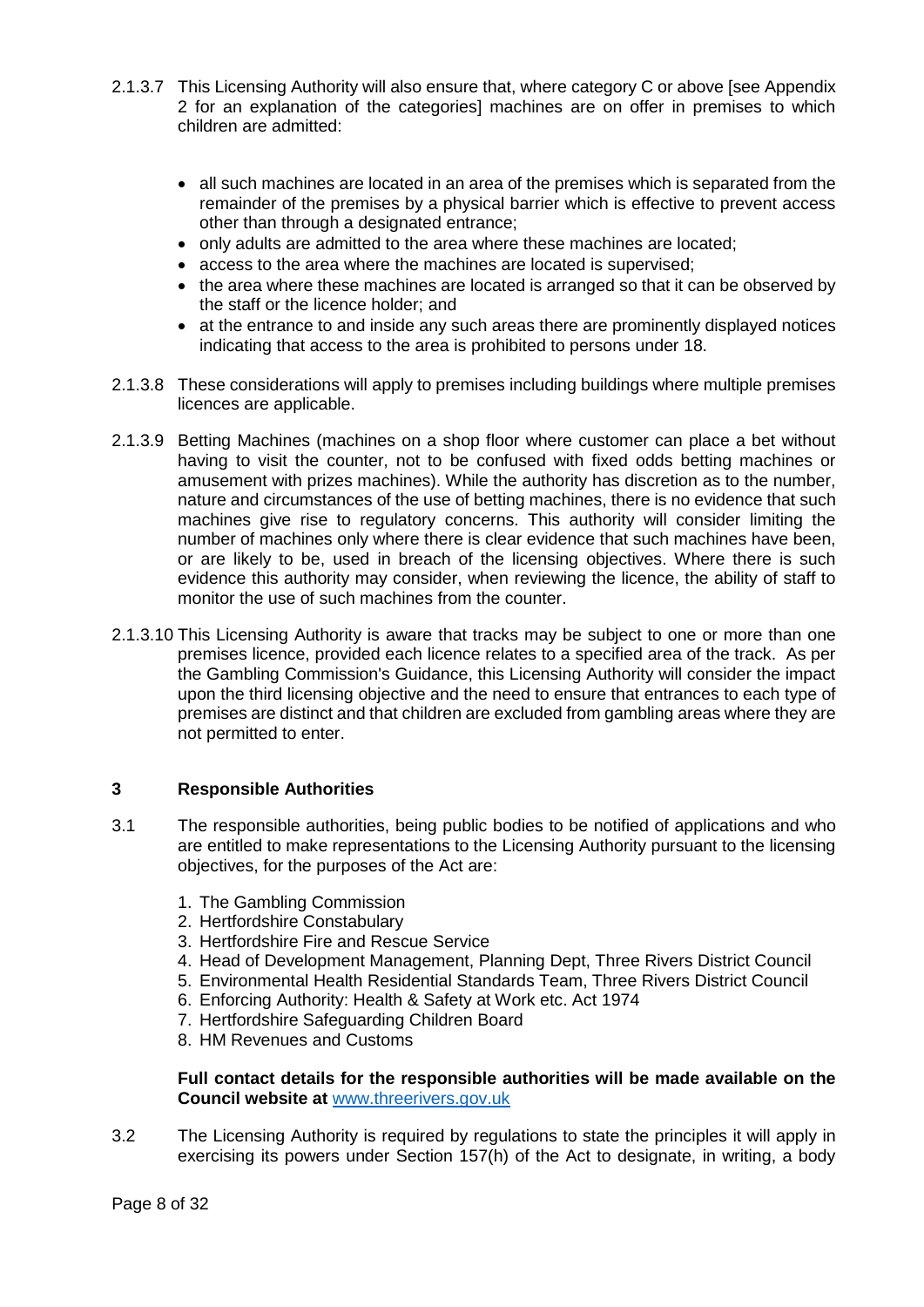which is competent to advise the authority about the protection of children from harm. The principles are:

- the need for the body to be responsible for an area covering the whole of the Licensing Authority's area; and
- the need for the body to be answerable to democratically elected persons, rather than any particular vested interest group.

This authority designates the Hertfordshire Safeguarding Children Board at Hertfordshire County Council for this purpose.

#### <span id="page-8-0"></span>**4 Interested Parties**

- 4.1 Interested parties can make representations about licence applications, or apply for a review of an existing licence. These parties are defined in the Gambling Act 2005 as a person who:
	- a) lives sufficiently close to the premises to be likely to be affected by the authorised activities,
	- b) has business interests that might be affected by the authorised activities, or
	- c) represents persons who satisfy paragraph (a) or (b) above."
- 4.2 The Licensing Authority is required by regulations to state the principles it will apply in exercising its powers under the Gambling Act 2005 to determine whether a person is an interested party. The principles are:
	- a) Each case will be decided upon its merits.
	- b) This Licensing Authority will not apply a rigid rule to its decision making.
	- c) This Licensing Authority will consider the examples of considerations concerning these matters provided in the Gambling Commission's Guidance for local authorities, but may not follow it in every case.
- 4.3 Interested parties include trade associations and trade unions, and residents' and tenants' associations (Gambling Commission Guidance for local authorities 8.17). This Licensing Authority will not however generally view these bodies as interested parties at a Hearing unless they have a member who can be classed as an interested person under the terms of the Gambling Act 2005 (i.e. lives sufficiently close to the premises to be affected by the activities being applied for).
- 4.4 Interested parties can be persons who are democratically elected such as Councillors and MPs. No specific evidence of being asked to represent an interested person will be required as long as the Councillor/MP represents the ward to be affected. Likewise, parish councils to be affected will be considered to be interested parties. Other than these however, this authority will generally require written evidence that a person/body (e.g. an advocate / relative) 'represents' someone who either lives sufficiently close to the premises to be affected by the authorised activities and/or has business interests that might be affected by the authorised activities. A letter from one of these persons, requesting the representation, is sufficient.
- 4.5 If individuals wish to approach Councillors to ask them to represent their views then care should be taken that the Councillors are not part of the Licensing Committee dealing with the licence application. If there are any doubts then please contact the Lead Licensing Officer.
- 4.6 The licensing authority will not consider representations that are frivolous or vexatious, or which relate to demand or need for gambling facilities. Decisions on whether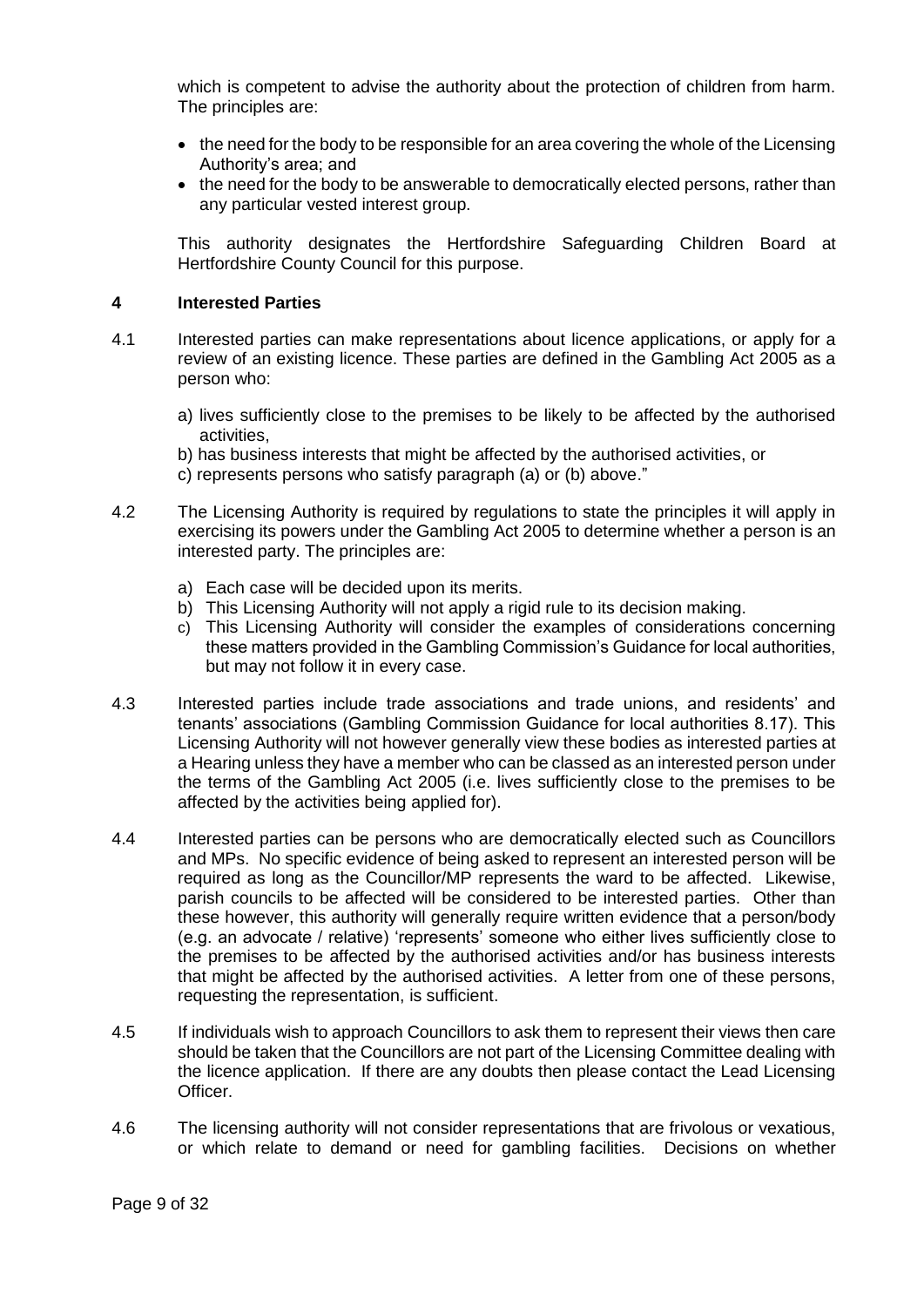representations are frivolous or vexatious will be made objectively and not on the basis of any political judgement.

- 4.7 Where representations are rejected, the person making that representation will be given a written explanation (by email where an email address has been provided).
- 4.8 A vexatious representation is generally taken to be one which is repetitive, without foundation or made for some other reason such as malice. A frivolous representation is generally taken to be one that is lacking in seriousness, or is unrelated to the licensing objectives, guidance issued by the Gambling Commission or this statement of licensing policy.

## <span id="page-9-0"></span>**5 Exchange of Information**

- 5.1 The principle that this Licensing Authority applies is that it will act in accordance with the provisions of the Gambling Act 2005 in its exchange of information which includes the provision that the Data Protection Act 2018 will not be contravened. The Licensing Authority will also have regard to any guidance issued by the Gambling Commission to local authorities on this matter when it is published, as well as any relevant regulations issued by the Secretary of State under the powers provided in the Gambling Act 2005. Should any protocols be established as regards information exchange with other bodies then they will be made publicly available.
- 5.2 Details of applications and representations which are referred to a Licensing sub-Committee for determination will be published in reports that are made publicly available in accordance with the Local Government Act 1972 and the Freedom of Information Act 2000. Personal details of people making representations will be disclosed to applicants and only be withheld from publication on the grounds of personal safety where the Licensing Authority is asked to do so.

## <span id="page-9-1"></span>**6 Licensing Authority functions**

- 6.1 Three Rivers District Council has a duty under the Act to licence premises where gambling is to take place, and to license certain other activities.
- 6.2 'Gambling' is defined in the Act as either gaming, betting or taking part in a lottery. In particular, the Licensing Authority is responsible for:
	- a) the licensing of premises where gambling activities are to take place by issuing Premises Licences;
	- b) Issuing *Provisional Statements*;
	- c) regulating *members' clubs* and *miners' welfare institutes* which wish to undertake certain gaming activities via issuing Club Gaming Permits and/or Club Machine Permits;
	- d) issuing *Club Machine Permits* to *Commercial Clubs*;
	- e) granting permits for the use of certain lower stake gaming machines at *unlicensed Family Entertainment Centres*;
	- f) receiving notifications from alcohol licensed premises (under the Licensing Act 2003) for the use of two or fewer gaming machines;
	- g) issuing *Licensed Premises Gaming Machine Permits* for premises licensed to sell/supply alcohol for consumption on the licensed premises, under the Licensing Act 2003, where there are more than two machines;
	- h) registering *small society lotteries* below prescribed thresholds;
	- i) issuing *Prize Gaming Permits*;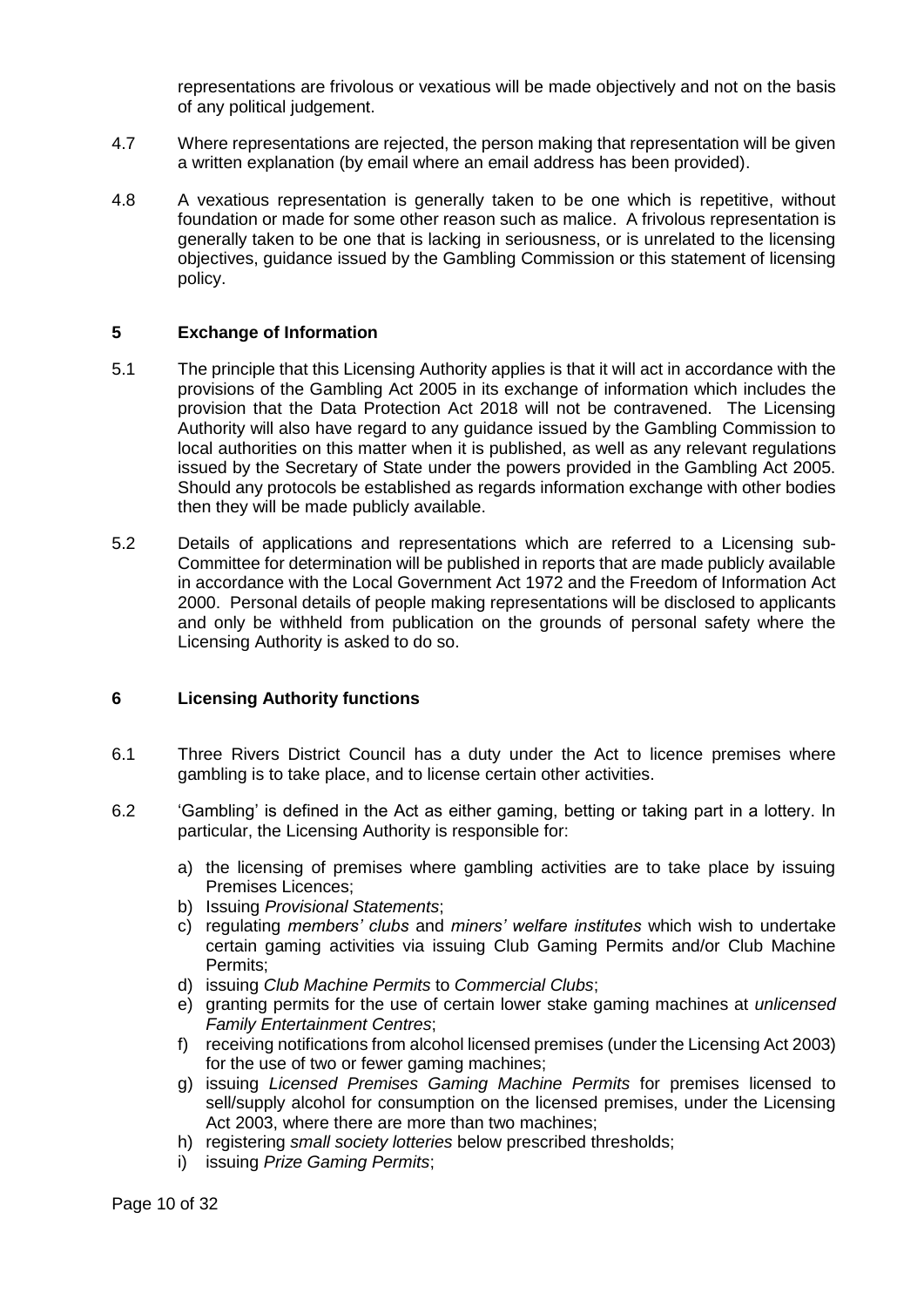- j) receiving and Endorse *Temporary Use Notices*;
- k) receiving *Occasional Use Notices*;
- l) providing information to the Gambling Commission regarding details of licences issued (see section above on 'information exchange');
- m) maintaining registers of the permits and licences that are issued under these functions.
- 6.3 It should be noted that local licensing authorities are not involved in licensing remote gambling (being where persons participate in gambling activities by use of remote communication such as the internet, telephone, television or other electronic facilitating communication) at all. This will fall to the Gambling Commission via operating licences.
- 6.4 The Gambling Commission is responsible for the regulation of gambling and betting except for National Lottery and spread betting through the licensing of the operators and individuals involved in providing gambling and betting facilities.
- 6.5 In 2021 the Government increased the minimum age to play the National lottery to 18 years.

## <span id="page-10-0"></span>**7 Premises Licences**

- 7.1 An application for a premises licence can only be made by a person or company who either holds an operating licence authorising him to carry on the activity in respect of which a premises licence is sought, OR has made an application for an operating licence which has not yet been determined.
- 7.2 Applications for the grant, transfer or variation of a premises licence must be accompanied by an assessment that demonstrates how the applicant will promote all of the licensing objectives in the form of a written Operating Schedule. The applicant may ask the authority for advice as to the scope of information to be provided.
- 7.3 The level of detail to be provided will be advised by the authority and will be proportional to the scale and nature of the application made.

## <span id="page-10-1"></span>**8 Local Risk Assessments**

- 8.1 From 6 April 2016 it is a requirement of the Gambling Commission's Licence Conditions and Codes of Practice (LCCP), for licensees to assess the local risks to the licensing objectives posed by the provisions of gambling facilities at their premises, Licensees must have policies, procedures and control measures to mitigate risks that have been identified. In making risk assessments, licensees must take into account relevant matters identified in this policy.
- 8.2 The LCCP goes on to say licensees must review (and update as necessary) their local risk assessments:
	- To take account of significant changes in local circumstances, including those identified in this policy;
	- When there are significant changes at a licensee's premises that may affect their mitigation of local risks;
	- When applying for a variation of a premise licence ; and
	- In any case, undertake a local risk assessment when applying for a new premises licence.
- 8.3 The Council will expect the local risk assessment to consider as a minimum: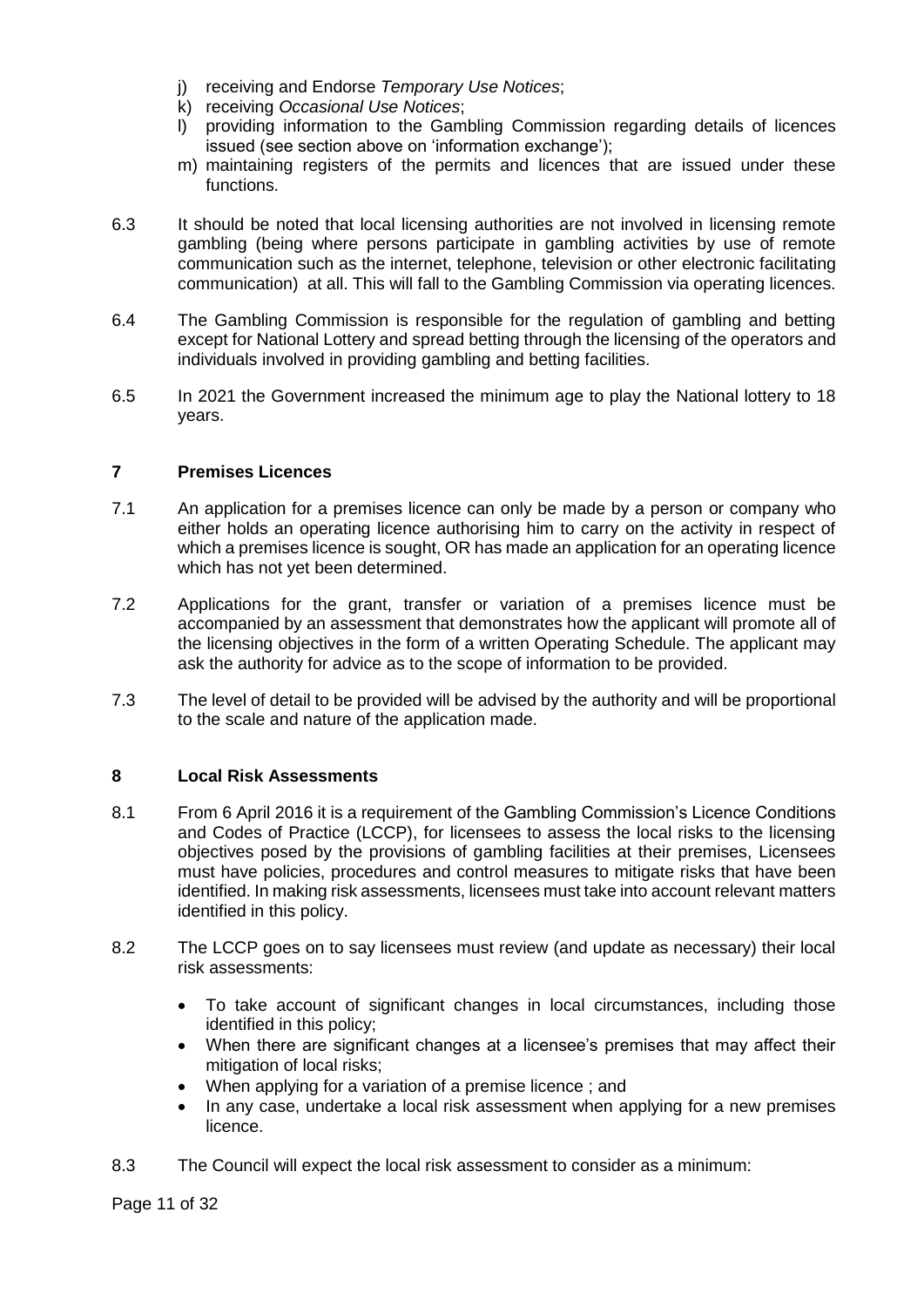- Whether the premises is in an area of deprivation;
- Whether the premises is in and area subject to high levels of crime and/or disorder;
- The demographics of the area in relation to vulnerable groups;
- The location of services for children such as schools, playgrounds, toy shops, leisure centres and other areas where children will gather.
- Significant presence of young children, both residents and visitors;
- High unemployment area;
- Nearby homeless hostels;
- Nearby gambling, alcohol, drug or mental health support facility;
- The area has a high number of rough sleepers/homeless people;

## <span id="page-11-0"></span>8.3.1 **Location**

8.3.1.1 This Licensing Authority is aware that demand issues cannot be considered with regard to the location of premises but that considerations in terms of the licensing objectives can. This authority will pay particular attention to the protection of children and vulnerable persons from being harmed or exploited by gambling, as well as issues of crime and disorder. Should any specific policy be decided upon as regards areas where gambling premises should not be located, this statement will be updated. It should be noted that any such policy does not preclude any application being made and each application will be decided on its merits, with the onus upon the applicant to show how potential concerns can be overcome.

## <span id="page-11-1"></span>8.3.2 **Duplication with other regulatory regimes**

8.3.2.1 This Licensing Authority will seek to avoid any duplication with other statutory/regulatory systems where possible, including Planning. This authority will not consider whether a licence application is likely to be awarded planning permission or building regulations approval. It will listen to, and consider carefully, any concerns about conditions that cannot be met by licensees due to planning restrictions, should such a situation arise.

#### <span id="page-11-2"></span>8.3.3 **Conditions**

- 8.3.3.1 Any conditions attached to licences will be proportionate and will be:
	- a) relevant to the need to make the proposed building suitable as a gambling facility;
	- b) directly related to the premises and the type of licence applied for;
	- c) fairly and reasonably related to the scale and type of premises; and
	- d) reasonable in all other respects.
- 8.3.3.2 Decisions upon individual conditions will be made on a case by case basis, although there will be a number of measures this Licensing Authority will consider utilising should there be a perceived need, such as the use of supervisors, appropriate signage for adult only areas etc. There are specific comments made in this regard under some of the licence types below. This Licensing Authority will also expect the licence applicant to offer his/her own suggestions as to ways in which the licensing objectives can be met effectively.
- 8.3.3.3 This licensing authority will also consider specific measures that may be required for buildings that are subject to multiple premises licences. Such measures may include the supervision of entrances; segregation of gambling from non-gambling areas frequented by children; and the supervision of gaming machines in non-adult gambling specific premises in order to pursue the licensing objectives. These matters are in accordance with the Gambling Commission's Guidance.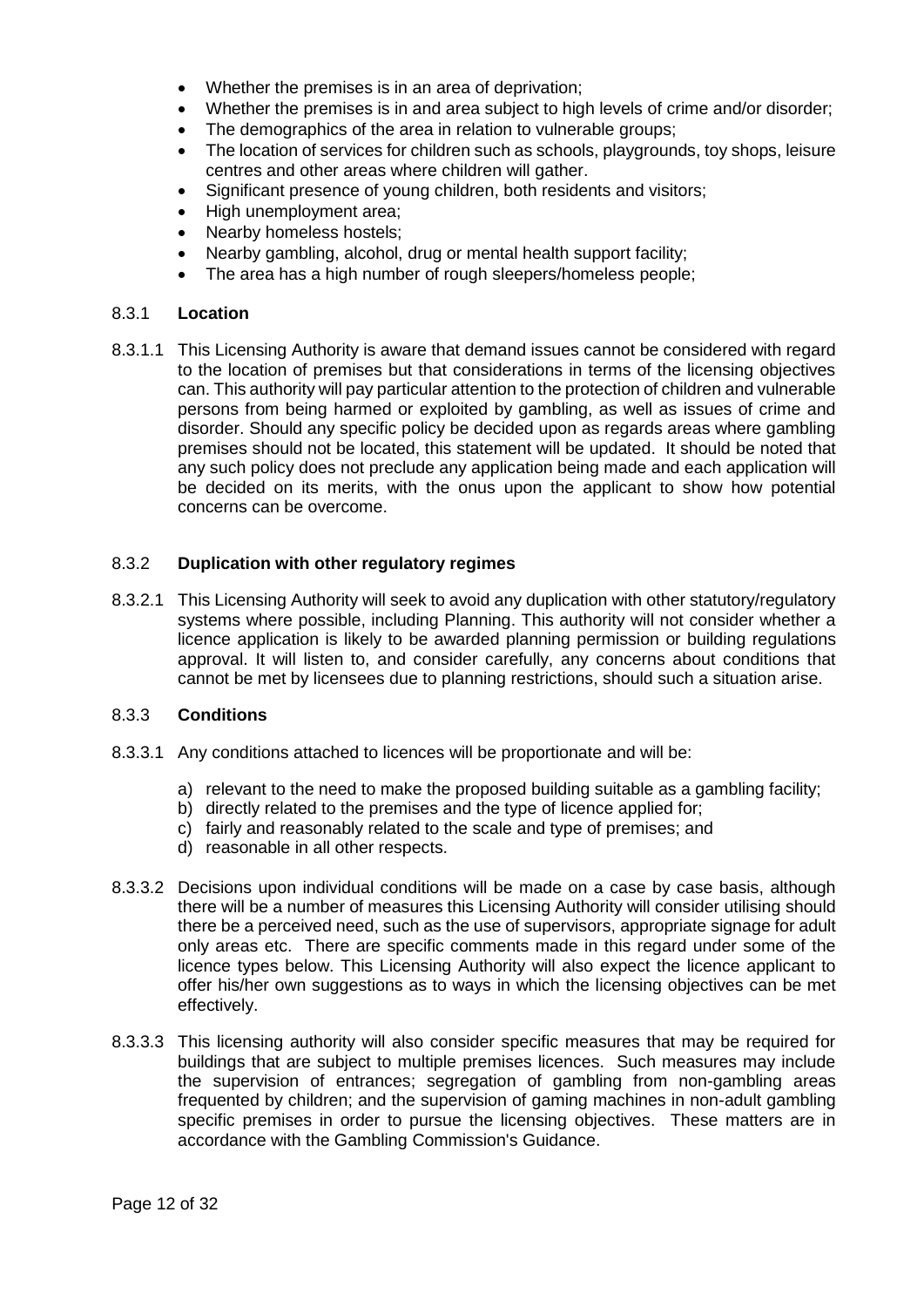- 8.3.3.4 This authority will also ensure that, where category C or above [see Appendix 2 for an explanation of the categories] machines are on offer in premises to which children are admitted:
	- a) all such machines are located in an area of the premises which is separated from the remainder of the premises by a physical barrier which is effective to prevent access other than through a designated entrance;
	- b) only adults are admitted to the area where these machines are located;
	- c) access to the area where the machines are located is supervised;
	- d) the area where these machines are located is arranged so that it can be observed by the staff or the licence holder; and
	- e) at the entrance to and inside any such areas there are prominently displayed notices indicating that access to the area is prohibited to persons under 18.
- 8.3.3.5 These considerations will apply to premises including buildings where multiple premises licences are applicable.
- 8.3.3.6 Betting Machines (machines on a shop floor where customer can place a bet without having to visit the counter) (not to be confused with fixed odds betting machines or amusement with prizes machines) - while the authority has discretion as to the number, nature and circumstances of the use of betting machines, there is no evidence that such machines give rise to regulatory concerns. This authority will consider limiting the number of machines only where there is clear evidence that such machines have been, or are likely to be, used in breach of the licensing objectives. Where there is such evidence this authority may consider, when reviewing the licence, the ability of staff to monitor the use of such machines from the counter.
- 8.3.3.7 This licensing authority is aware that tracks may be subject to one or more than one premises licence, provided each licence relates to a specified area of the track. As per the Gambling Commission's Guidance, this licensing authority will consider the impact upon the third licensing objective and the need to ensure that entrances to each type of premises are distinct and that children are excluded from gambling areas where they are not permitted to enter.
- 8.3.3.8 It is noted that there are conditions that the licensing authority cannot attach to premises licences which are:
	- a) any condition on the premises licence which makes it impossible to comply with an operating licence condition;
	- b) conditions relating to gaming machine categories, numbers, or method of operation;
	- c) conditions which provide that membership of a club or body be required (the Gambling Act 2005 specifically removes the membership requirement for casino and bingo clubs and this provision prevents it being reinstated); and
	- d) conditions in relation to stakes, fees, winning or prizes.

#### <span id="page-12-0"></span>8.3.4 **Door Supervisors**

- 8.3.4.1 Consideration should be given whether there is a need for door supervisors in terms of the licensing objectives of protection of children and vulnerable persons from being harmed or exploited by gambling, and also in terms of preventing premises becoming a source of crime.
- 8.3.4.2 There is no evidence that the operation of betting offices has required door supervisors for the protection of the public. The authority will make a door supervision requirement only if there is clear evidence from the history of trading at the premises that the premises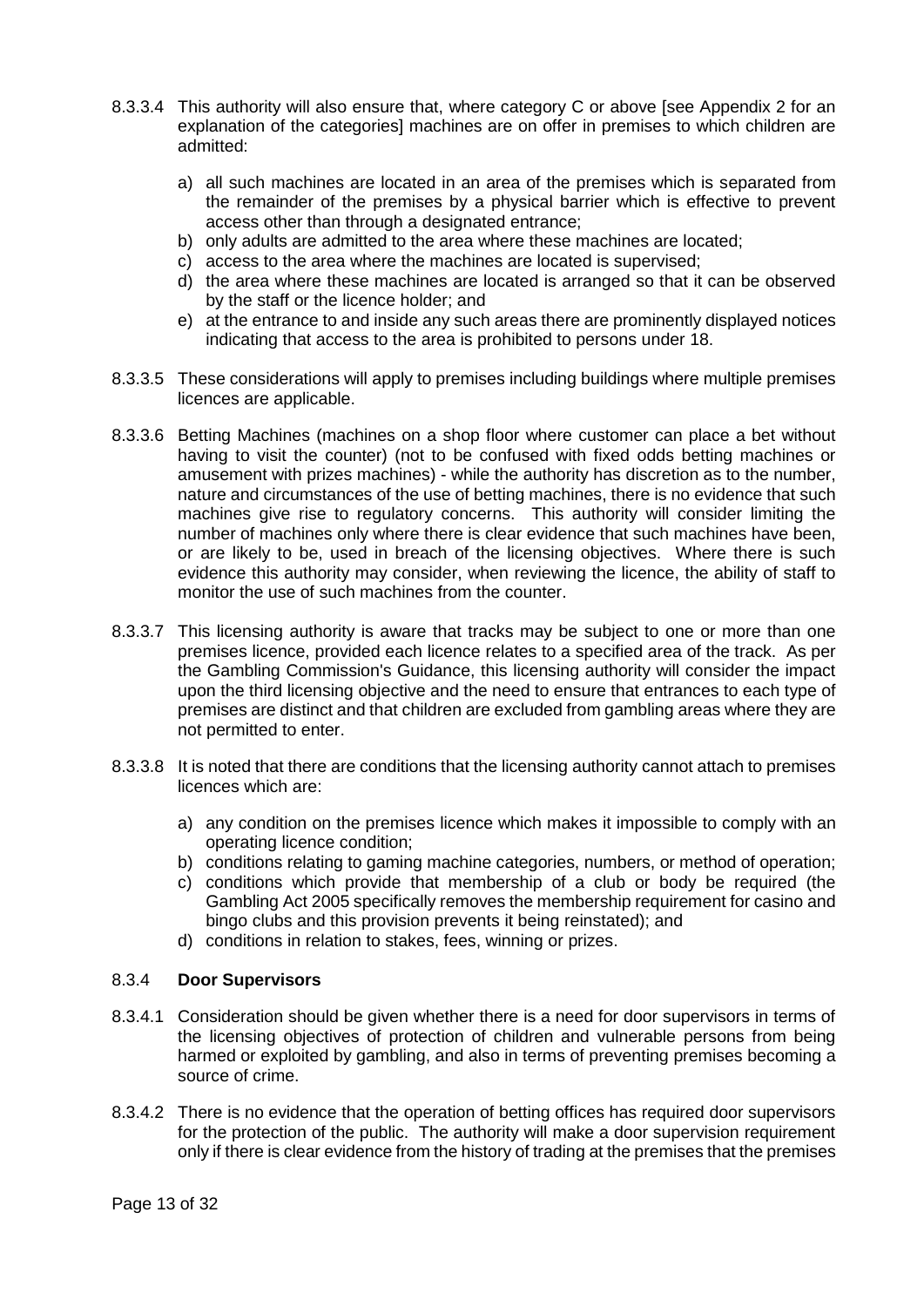cannot be adequately supervised from the counter and that door supervision is both necessary and proportionate.

8.3.4.3 It is noted though that in-house staff at casinos and bingo premises need not be licensed by the Security Industry Authority (SIA) although this would be preferable in helping meet the licensing objectives. Where operators and the Licensing Authority consider that supervision of entrances and machines is appropriate in particular cases, it will be decided whether these need to be SIA licensed on a case by case basis.

## <span id="page-13-0"></span>8.3.5 **Multiple Premises Licences**

- 8.3.5.1 Premise is defined in the Act as "any place", Different premises licences cannot apply in respect of a single premises at different times. However, it is possible for a single building to be subject to more than one premises licence, provided they are for different parts of the building and the different parts of the building can be reasonably regarded as being different premises. Whether different parts of a building can be properly regarded as being separate premises will always be a question of fact in the circumstances. However, the Gambling Commission does not consider that areas of a building that are artificially or temporarily separate can be properly regarded as different premises.
- 8.3.5.2 In considering applications for multiple licences for a building and those relating to a discrete part of a building used for other (non-gambling) purposes, entrances and exits from parts of the building covered by one or more licences should be separate and identifiable so that the separation of different premises is not compromised and that people do not 'drift' into a gambling area. In this context it should normally be possible to access the premises without going through another licensed premises or premises with a permit.
- 8.3.5.3 The Licensing Authority will consider, amongst others, the factored outlined in the Gambling Commission guidance when deciding upon the extent of separation of licensable premises. In particular, due regard will be given to the specific requirements relating to entrances and exits to particular types of licensable premises.
- 8.3.5.4 It should be noted that a licence to use a remises for gambling should only be issued in relation to premises that the Licensing Authority can be satisfied are going to be ready to be used for gambling in the reasonably near future, consistent with the scale of the building or alterations required before the premises are brought into use. If the construction is not yet complete, or if they need alteration, or if the applicant does not yet have the right to occupy them, then an application for a provisional statement should be made instead.
- 8.3.5.5 In deciding whether a premises licence can be granted where there are outstanding construction or alteration works at a premises, applications will be determined on their merits, applying a two stage consideration process:
	- a) Whether the premises ought to be permitted to be used for gambling;
	- b) Whether appropriate conditions can be applied to the situation whereby the premises are not yet in the condition in which they ought to be before gambling can take place.
- 8.3.5.6 Applicants should note that the Licensing Authority is entitled to decide whether it is appropriate to grant a licence subject to conditions, but is not obliged to grant such a licence.

#### <span id="page-13-1"></span>8.3.6 **Adult Gaming Centres**

Page 14 of 32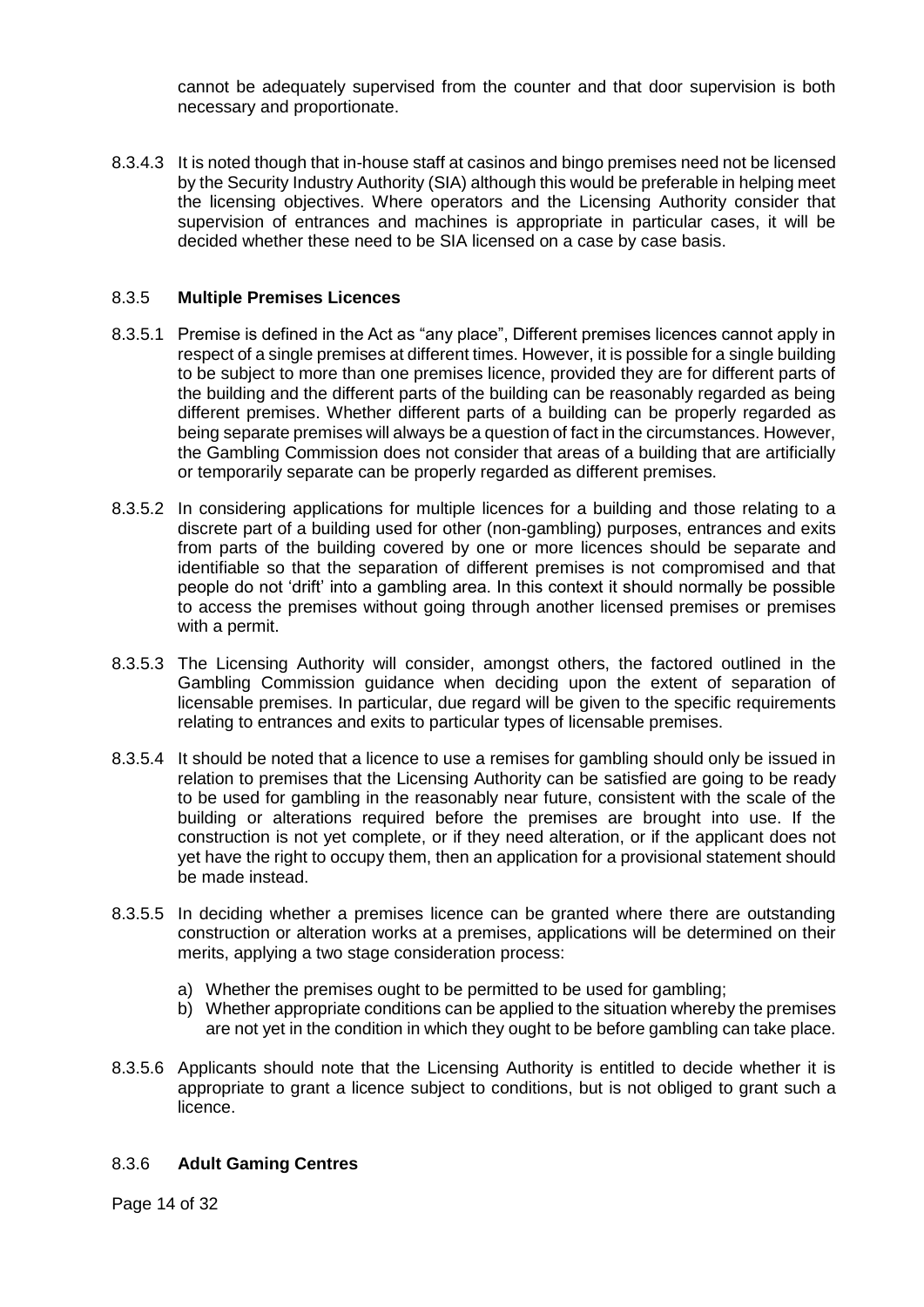## 8.3.6.1 There are currently no Adult Gaming Centres within the District.

- 8.3.6.2 Should this situation change then this Licensing Authority will expect applicants to offer their own measures to meet the licensing objectives. However, appropriate measures/licence conditions may cover issues such as:
	- a) Proof of age schemes;
	- b) CCTV;
	- c) Supervision of entrances / machine areas;
	- d) Physical separation of areas.
	- e) Location of entry:
	- f) Notices/signage
	- g) Specific opening hours;
	- h) Self-exclusion schemes on recommendation of police or families
	- i) Provision of information leaflets/helpline numbers for organisations such as Gamcare.

## <span id="page-14-0"></span>8.3.7 **(Licensed) Family Entertainment Centres**

- 8.3.7.1 There are currently no Family Entertainment Centres within the District.
- 8.3.7.2 Should this situation change then this Licensing Authority will have regard to the need to protect children and vulnerable persons from harm or being exploited by gambling and will expect the applicant to satisfy the authority, that there will be sufficient measures to ensure that under 18 year olds do not have access to the adult only gaming machine areas.
- 8.3.7.3 This Licensing Authority my consider measures to meet the licensing objectives such as
	- a) CCTV;
	- b) Proof of age schemes;
	- c) Supervision of entrances / machine areas;
	- d) Physical separation of areas;
	- e) Location of entry;
	- f) Notices / signage:
	- g) Specific opening hours;
	- h) Self-barring schemes;
	- i) Provision of information leaflets / helpline numbers for organisations such as GamCare;
	- j) Measures / training for staff on how to deal with suspected truant school children on the premises.

This list is not mandatory, nor exhaustive, and is merely indicative of example measures.

8.3.7.4 This Licensing Authority will refer to the Commission's website to see any conditions that apply to operating licences covering the way in which the area containing the category C machines should be delineated. This Licensing Authority will also make itself aware of any mandatory or default conditions on these premises licences, when they have been published.

## <span id="page-14-1"></span>8.3.8 **Casinos**

8.3.8.1 Currently there are no casinos operating within the District. Section 166 of the Gambling Act 2005, enables a licensing authority to **resolve not to issue casino licences.** A resolution was originally passed by Full Council on 17 October 2006 with effect from 17

Page 15 of 32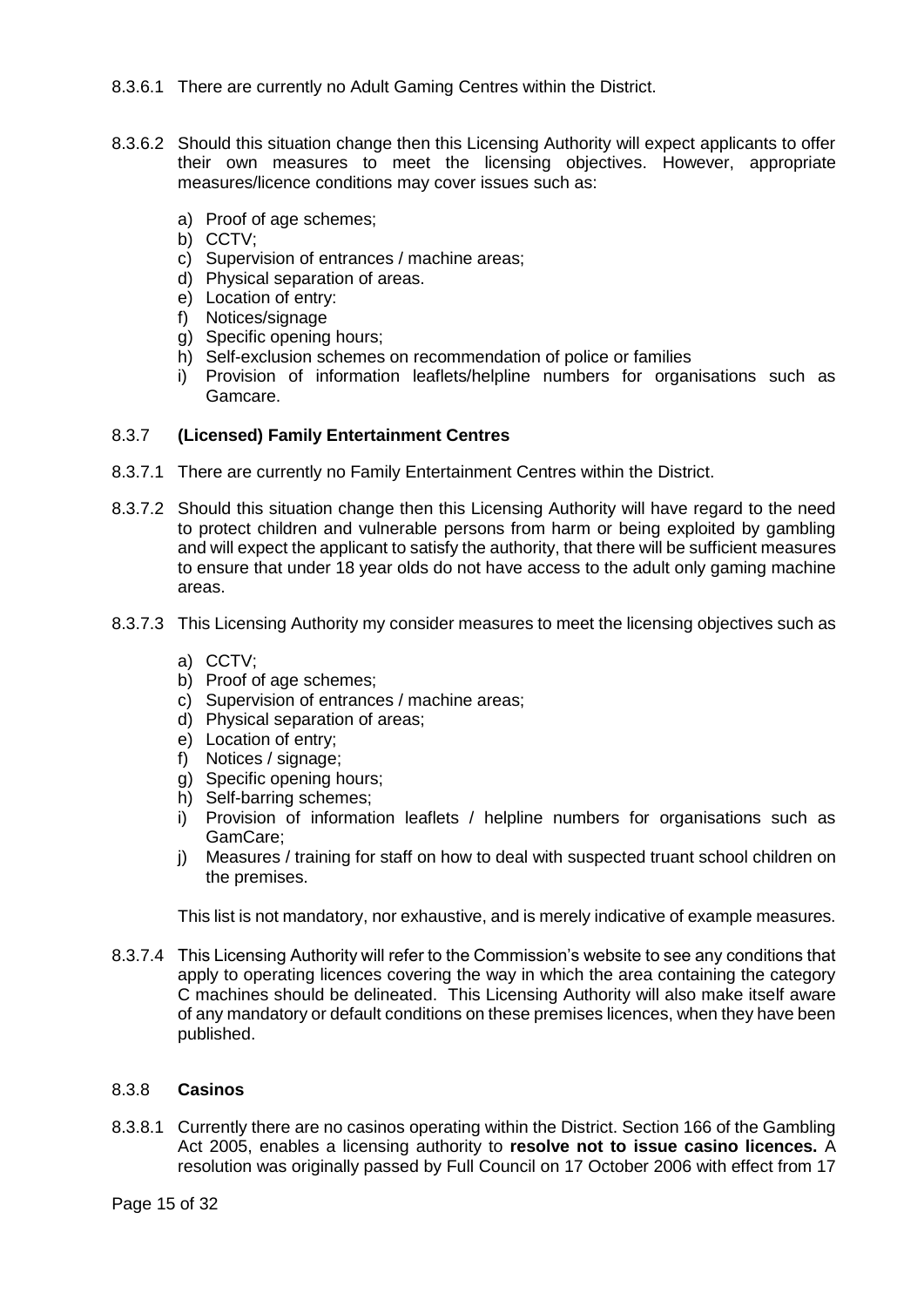October 2006 not to issue casino premises licences and further resolutions passed on review of the Statement of Policy. The Council will continue not to accept applications for casino premises licenced within the Three Rivers District and a resolution was passed to this effect by full Council on XX XX XXXX with effect from XX XX XXXX

## <span id="page-15-0"></span>8.3.9 **Bingo Premises**

- 8.3.9.1 There are currently no bingo premises within the District.
- 8.3.9.2 Should this situation change, the Gambling Commission Guidance states:
- 8.3.9.3 It is important that, if children are allowed to enter premises licensed for bingo, they do not participate in gambling, other than on category D machines. Where category C or above machines are available in premises to which children are admitted, this Licensing Authority will ensure that:
	- a) all such machines are located in an area of the premises separate from the remainder of the premises by a physical barrier which is effective to prevent access other than through a designated entrance;
	- b) only adults are admitted to the area where the machines are located;
	- c) access to the area where the machines are located is supervised;
	- d) the area where the machines are located is arranged so that it can be observed by staff of the operator or the licence holder; and
	- e) at the entrance to, and inside, any such area there are prominently displayed notices indicating that access to the area is prohibited to persons under 18.
- 8.3.9.4 All current and future guidance by the Gambling Commission will also be taken into consideration when considering such applications.

#### 8.3.10 **Betting premises**

- 8.3.10.1 This Licensing Authority will take into account the size of the premises, the number of counter positions available for person–to-person transactions, and the ability of staff to monitor the use of the machines by children and young persons (it is an offence for those under 18 to bet) or by vulnerable people, when considering the number /nature/circumstances of betting machines an operator wants to offer.
- 8.3.10.2 This Licensing Authority recognises that certain bookmakers have a number of premises within its area. In order to ensure that any compliance issues are recognised and resolved at the earliest stage, operator are requested to give the authority a single point of contact, who should be a senior individual, and whom the authority will contact should any compliance queries or issues arise.

## <span id="page-15-1"></span>8.3.11 **Fixed Odds Betting Terminals (FOBT's)**

8.3.11.1 In respect to nationally expressed concerns that exist in relation to the potentially adverse impact FOBT's may have on vulnerable groups of adults, the Licensing Authority will give due consideration to the need to apply conditions to betting shop premises licences including, but not limited to, setting out minimum staffing levels to ensure sufficient staff are on the premises to enable staff to comprehensively promote responsible gambling, adequately protect players, particularly in relation to players who are deemed to be vulnerable and to prevent under 18 year olds accessing gambling facilities.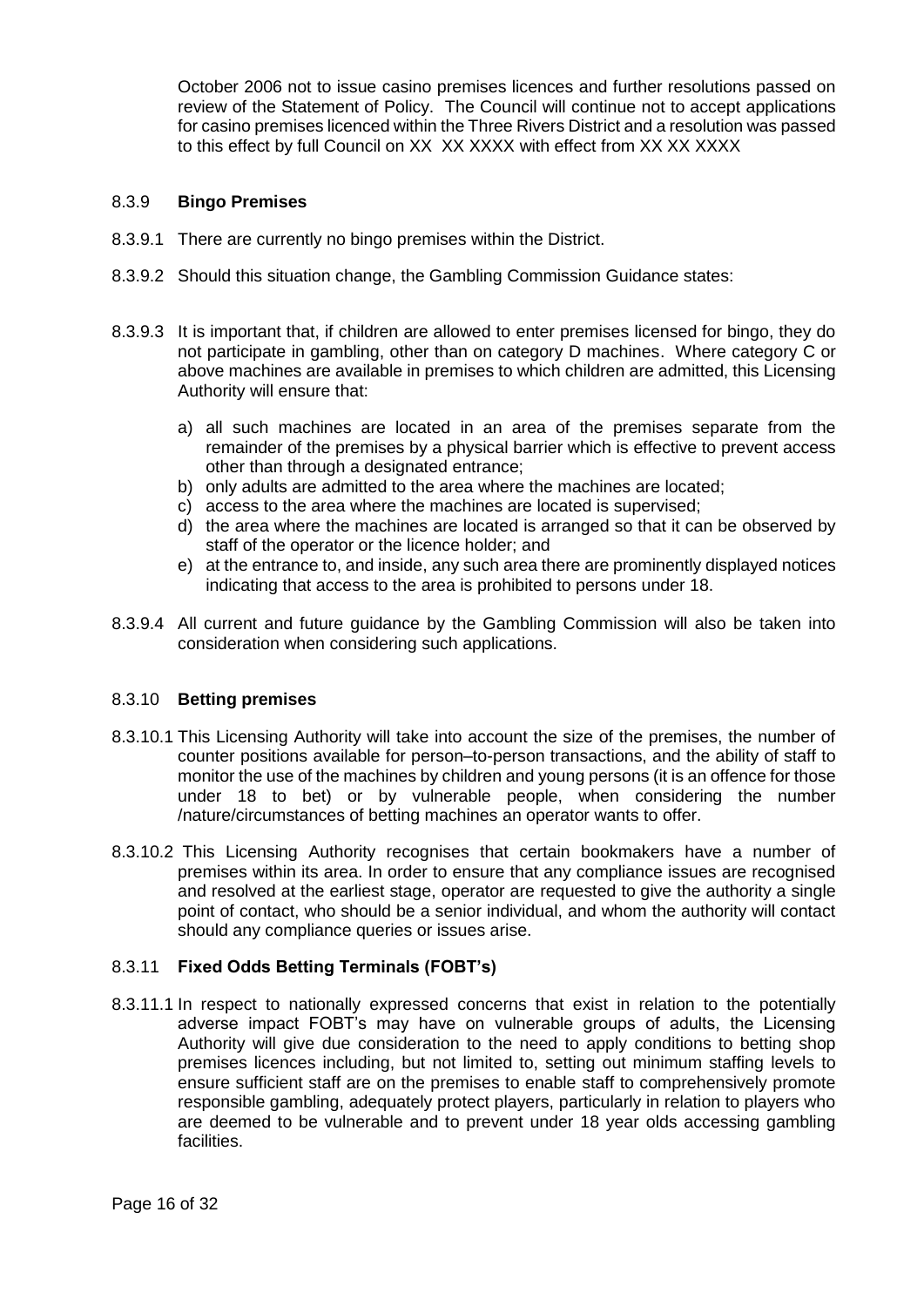8.3.11.2 The Licensing Authority expects FOBT's to be positioned in such a way that they can be appropriately monitored by staff particularly where those staff are positioned at a counter away from the machines. In general the Licensing Authority is of the view that 'privacy screens' will hamper this and will expect the local area risk assessment to take this into account where applicants intend to construct such screens. Particular attention should be paid to the Gambling Commission's Social Responsibility Codes in this regard. Where an existing licensee adds 'privacy screens' a variation application will be required

## <span id="page-16-0"></span>8.3.12 **Tracks**

- 8.3.12.1 A track is a site where races or other sporting events take place. There are currently no tracks within the District. Should this situation change tracks maybe subject to one or more than one premises licence, provided each licence relates to a specified area of the track. The Licensing Authority will especially consider the impact upon third licensing objective (i.e. the protection of children and vulnerable persons from being harmed or exploited by gambling) and the need to ensure that entrances to each type of premises are distinct and that children are excluded from the gambling areas where they are not permitted to enter.
- 8.3.12.2 This Licensing Authority may consider measures to meet the licensing objectives such as;
	- a) Plans of designated areas;
	- b) Proof of age schemes;
	- c) CCTV;
	- d) Supervision of entrances / machine areas;
	- e) Physical separation of areas;
	- f) Location of entry;
	- g) Notices / signage;
	- h) Specific opening hours;
	- i) Self-exclusion schemes on recommendation of police or families;
	- j) Provision of information leaflets/helpline numbers for organisations such as GamCare. Also information on other diversionary leisure activities.

This list is not mandatory, nor exhaustive, and is merely indicative of example measures.

- 8.3.12.3 *Gaming Machines –* Applications for track premises licences will need to demonstrate that, where the applicant holds a pool betting operating licence and is going to use his entitlement to four gaming machines, these machines are located in areas from which children are excluded. Children and young persons are not prohibited from playing category D gaming machines on a track.
- 8.3.12.4 Betting machines Account will be taken of the size of the premises and ability of staff to monitor the use of the machines by children and young persons (it is an offence for those under 18 to bet) or by vulnerable people, when considering the number/nature/circumstances of betting machines an operator wants to offer.
- 8.3.12.5 *Condition on rules being displayed* The Gambling Commission has advised in its Guidance for local authorities that "…licensing authorities should attach a condition to track premises licences requiring the track operator to ensure that the rules are prominently displayed in or near the betting areas, or that other measures are taken to ensure that they are made available to the public. For example, the rules could be printed in the race-card or made available in leaflet form from the track office".
- 8.3.12.6 *Applications and plans –* Although the precise location of where betting facilities are provided is not required to be shown on track plans, applications should provide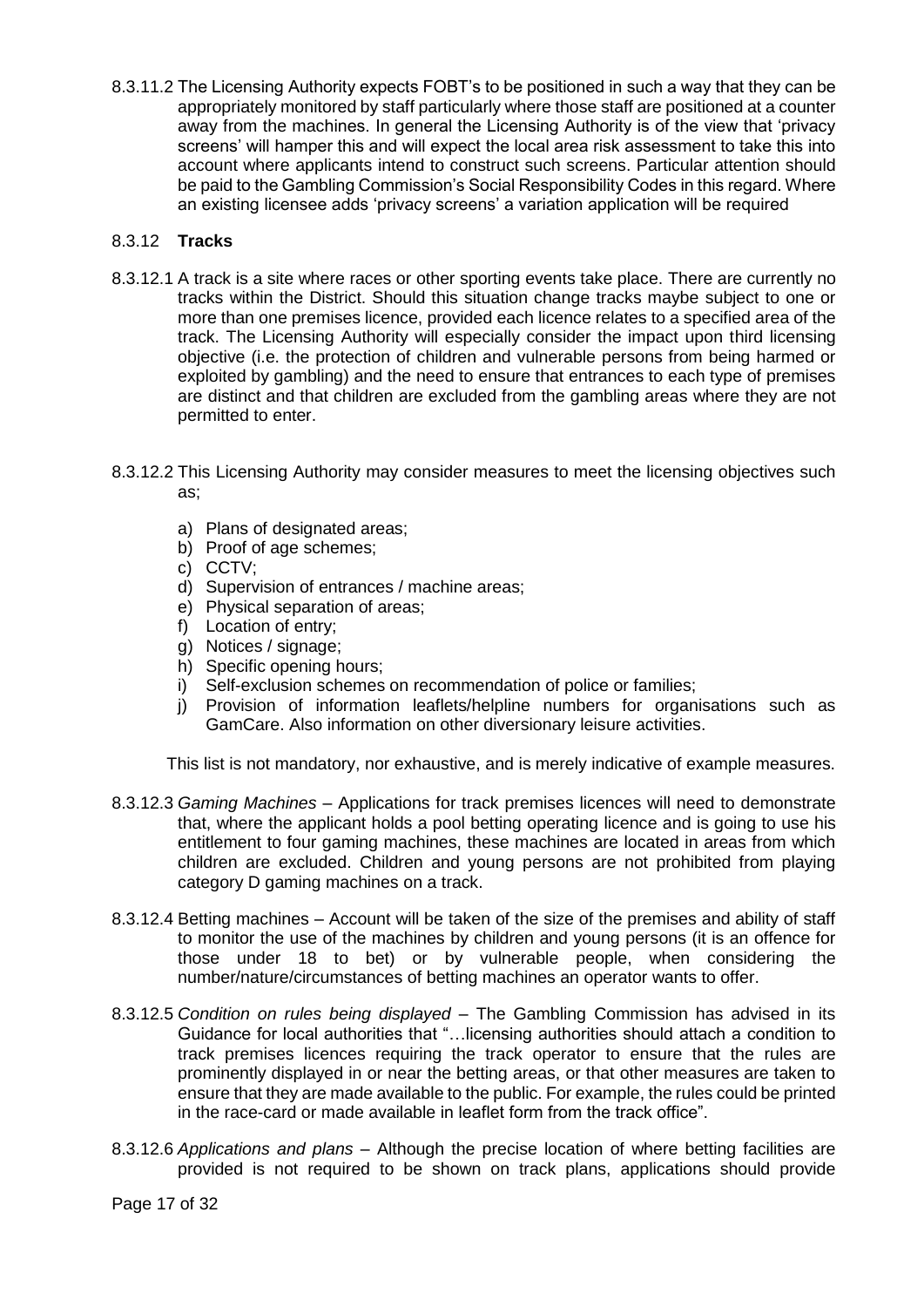sufficient information so that the Licensing Authority can satisfy itself that the plan indicates the main areas where betting might take place. In particular, betting rings must be indicated on the plan. In circumstances where are perimeter is not defined, for example in point-t-point racing where an entry fee is levied, temporary structures restricting access to the premises can be used.

- 8.3.12.7 This Licensing Authority also notes that in the Commissioner's view, it would be preferable for all self-contained premises operated by off-course betting operators on track to be the subject of separate premises licences, to ensure that there is clarity between the respective responsibilities of the track operator and the off-course betting operator running a self-contained unit on the premises.
- 8.3.12.8 The Commissioner considers the track premises licence holders should accept some accountability for promoting socially responsible gambling on their premises and that the level of responsibility should be commensurate with the volume and intensity of gambling that occurs on their premises.

## <span id="page-17-0"></span>8.3.13 **Travelling Fairs**

- 8.3.13.1 This licensing authority will decide whether, where category D machines and/or equal chance prize gaming without a permit is to be made available for use at travelling fairs, the statutory requirement is met that the facilities for gambling amount to no more than an ancillary amusement at the fair is met.
- 8.3.13.2 The Licensing Authority will also consider whether the applicant falls within the statutory definition of a travelling fair.
- 8.3.13.3 It has been noted that the 27-day statutory maximum for the land being used as a fair, is per calendar year, and that it applies to the piece of land on which the fairs are held, regardless of whether it is the same or different travelling fairs occupying the land. This licensing authority will work with its neighbouring authorities to ensure that land which crosses our boundaries is monitored so that the statutory limits are not exceeded.

## <span id="page-17-1"></span>**9 Provisional Statements**

- 9.1 Following the grant of a provisional statement, no further representations from relevant authorities or interested parties can be taken into account unless they concern matters which could not have been addressed at the provisional statement stage, or they reflect a change in the applicant's circumstances. In addition, the authority may refuse the premises licence (or grant it on terms different to those attached to the provisional statement) only by reference to matters:
	- (a) which could not have been raised by objectors at the provisional licence stage; or
	- (b) which, in the authority's opinion, reflect a change in the operator's circumstances.
- 9.2 This Licensing Authority noted the Commission's Guidance that "a licensing authority will not take into account irrelevant matters, i.e. the likelihood of the applicant obtaining planning permission or building regulations approval for the proposal".

## **10 Permits / Temporary & Occasional Use Notice**

## <span id="page-17-2"></span>10.1.1 **Unlicensed Family Entertainment Centre (FEC) gaming machine permits**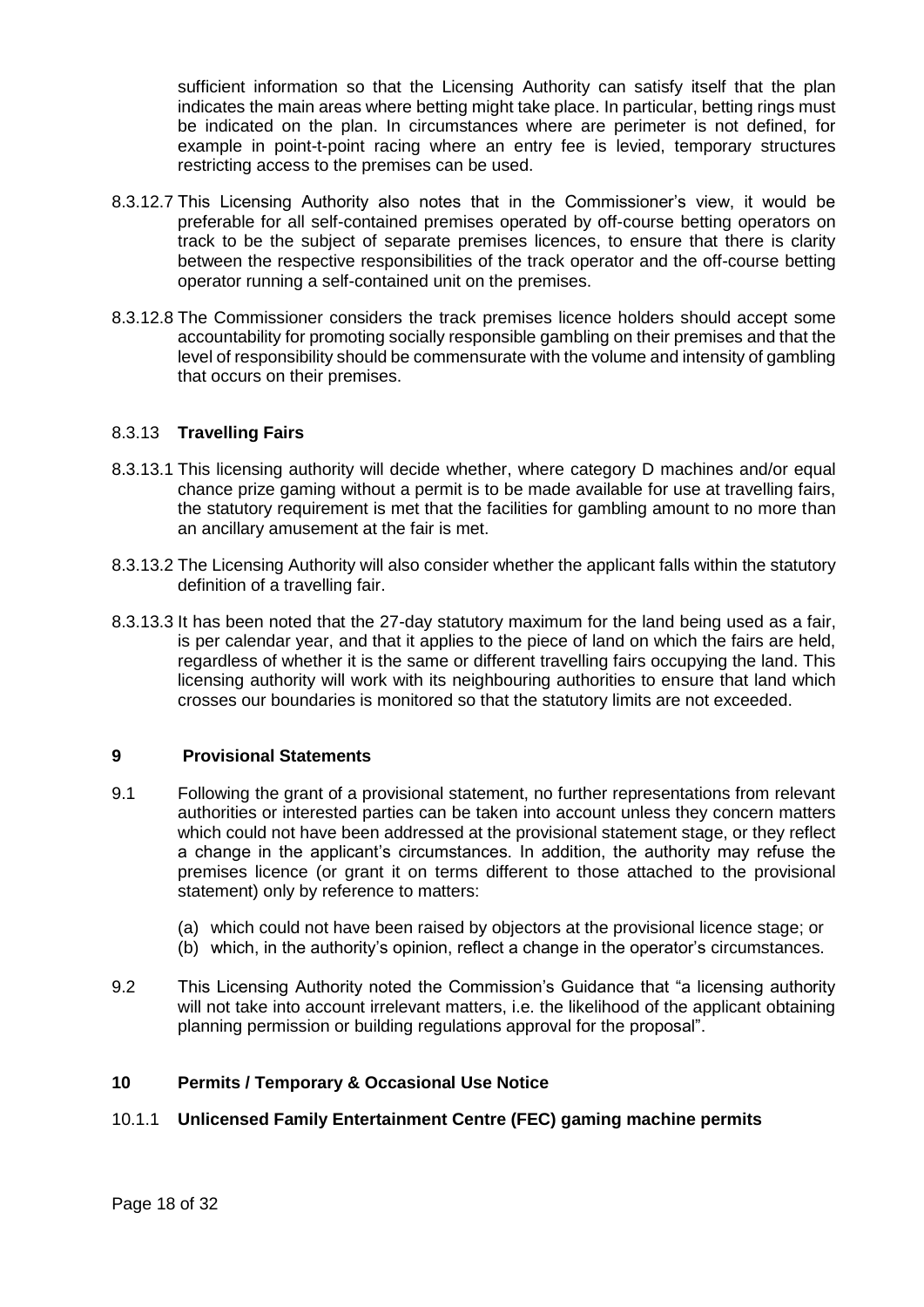- 10.1.1.1 Where a premises does not hold a premises licence but wishes to provide gaming machines, it may apply to the Licensing Authority for this permit. It should be noted that the applicant must show that the premises will be wholly or mainly used for making gaming machines available for use.
- 10.1.1.2 The Gambling Act 2005 states that a licensing authority may prepare a *statement of principles* that they propose to consider in determining the suitability of an applicant for a permit and in preparing this statement, and/or considering applications, it need not but may have regard to the licensing objectives and shall have regard to nay relevant guidance issued by the Commission.
- 10.1.1.3 An application for a permit may be granted only if the Licensing Authority is satisfied that the premises will be used as an unlicensed FEC, and if the chief officer of police has been consulted on the application. This Licensing Authority will ask applicants to demonstrate:
	- a) a full understanding of the maximum stakes and prizes of the gambling that are permissible in unlicensed FECs;
	- b) that the applicant has no relevant convictions (those that are set out in Schedule 7 of the Act; and
	- c) that staff are trained to have a full understanding of the maximum stakes and prizes. (24.7)

It should be noted that a licensing authority cannot attach conditions to this type of permit.

10.1.1.4 This Licensing Authority will expect the applicant to show that there are policies and procedures in place to protect children from harm. Harm in this context is not limited to harm from gambling but includes wider child protection considerations. The efficiency of such policies and procedures may include appropriate measures/training for staff as regards suspected truant school children on the premises, measures/training covering how staff would deal with unsupervised very young children being on the premises, or children causing perceived problems on/around the premises.

## 10.1.2 **(Alcohol) Licensed premises gaming machine permits**

- 10.1.2.1 There is provision in the Act for premises licensed to sell alcohol for consumption on the premises, to automatically have 2 gaming machines, of categories C and/or D. The premises merely need to notify the Licensing Authority. If the person ceases to be onpremises alcohol licence for the premises, the automatic entitlement two gaming machine also ceases. Whoever applies for the new premises alcohol licence will also need to apply under S282 (2), notifying the Licensing Authority of their intention to make the gaming machines available for use and paying the prescribed fee. If the alcohol licence ceases to have effect because it is suspended the gaming machines cannot be used. The licensing authority can removed the automatic authorisation in respect of any particular premises if:
	- a) provision of the machines is not reasonably consistent with the pursuit of the licensing objectives;
	- b) gaming has taken place on the premises that breaches a condition of section 282 of the Gambling Act (i.e. that written notice has been provided to the Licensing Authority, that a fee has been provided and that any relevant code of practice issued by the Gambling Commission about the location and operation of the machine has been complied with);
	- c) the premises are mainly used for gaming; or
	- d) an offence under the Gambling Act has been committed on the premises.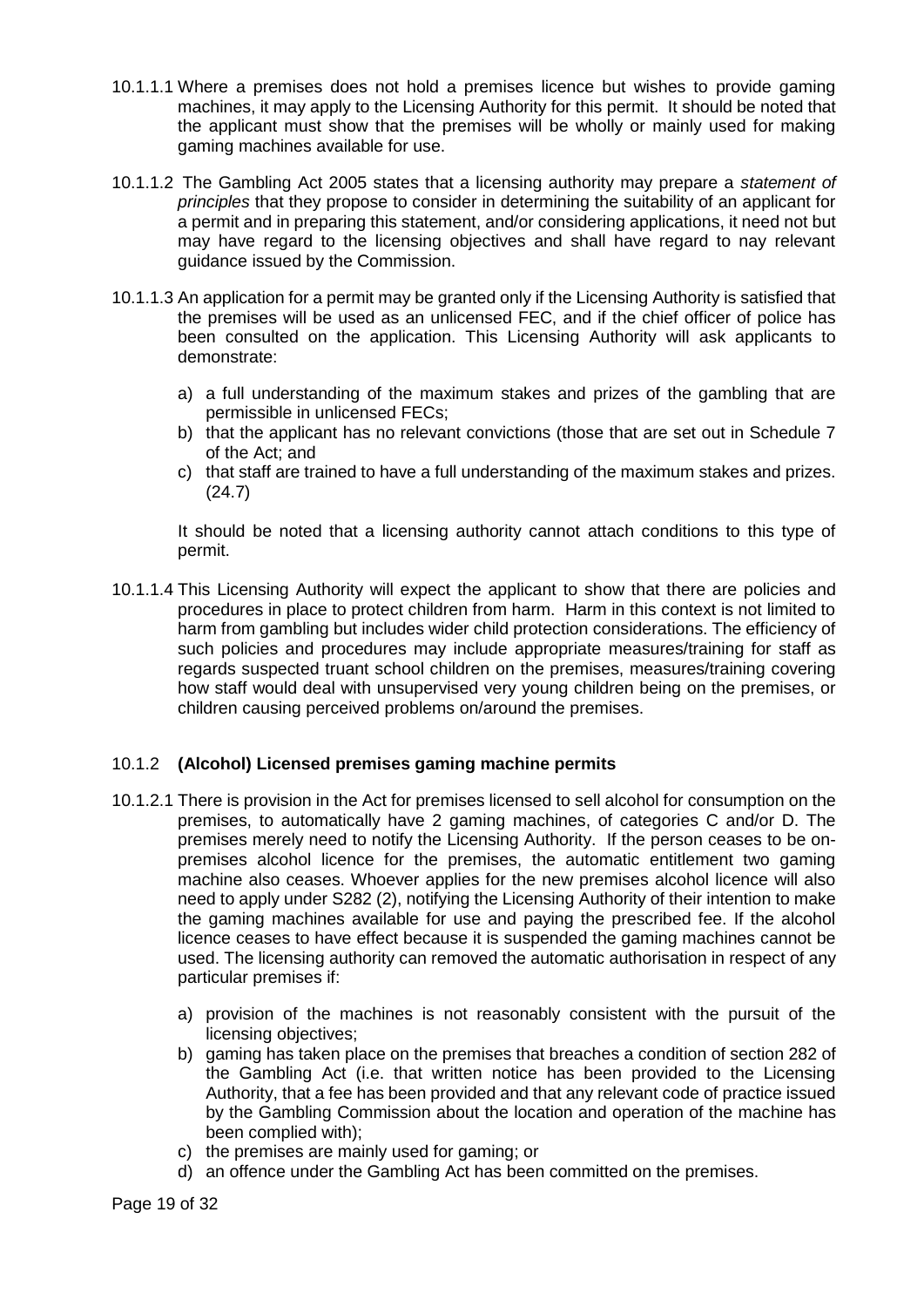- 10.1.2.2 If an applicant wishes to have more than 2 machines, then they need to apply for a permit and the Licensing Authority must consider that application based upon the licensing objectives, any guidance issued by the Gambling Commission issued under Section 25 of the Gambling Act 2005, and "*such matters as they think relevant*." This Licensing Authority considers that "such matters" will be decided on a case by case basis but generally there will be regard to the need to protect children and vulnerable persons from being harmed or exploited by gambling. We will expect the applicant to satisfy the authority that there will be sufficient measures to ensure that under-18 year olds do not have access to the adult-only gaming machines. Measures which will satisfy the authority that there will be no access may include the adult machines being in sight of the bar, or in the sight of staff who will monitor that the machines are not being used by those under 18. Notices and signage may also help. As regards the protection of vulnerable persons, applicants may wish to consider the provision of information leaflets/helpline numbers for organisations such as GamCare. The Council's Licensing Committee has delegated the issuing of a permit for up to 2 machines to the Lead Licensing Officer/Licensing Officer, with any application in excess of 2 to be subject to consideration by the Committee.
- 10.1.2.3 It is recognised that some alcohol licensed premises may apply for a premises licence for their non-alcohol licensed areas. Any such application would most likely need to be applied for, and dealt with as an Adult Gaming Centre premises licence.
- 10.1.2.4 In such circumstances, the Licensing Authority can decide to grant the application with a smaller number of machines and/or a different category of machines than that applied for. Conditions (other than these) cannot be attached.
- 10.1.2.5 The holder of a permit must comply with any Code of Practice issued by the Gambling Commission about the location and operation of the machine(s).

#### <span id="page-19-0"></span>10.1.3 **Prize Gaming Permits**

- 10.1.3.1 Applicants for these permits should set out the types of gaming that he or she is intending to demonstrate:
	- (a) that they understand the limits to stakes and prizes that are set out in Regulations;
	- (b) the gaming offered is within the law; and
	- (c) clear policies that outline the steps taken to protect children from harm.
- 10.1.3.2 In determining an application for this permit, the Licensing Authority does not need to (but may) have regard to the licensing objectives but must have regard to any Gambling Commission guidance. The Licensing Authority cannot attach conditions
- 10.1.3.3 Permit holders must comply with the following conditions specified in the Act:
	- a) the limits on participation fees, as set out in regulations, must be complied with;
	- b) all chances to participate in the gaming must be allocated on the premises on which the gaming is taking place and on one day; the game must be played and completed on the day the chances are allocated; and the result of the game must be made public in the premises on the day that it is played;
	- c) the prize for which the game is played must not exceed the amount set out in regulations (if a money prize), or the prescribed value (if non-monetary prize); and
	- d) participation in the gaming must not entitle the player to take part in any other gambling.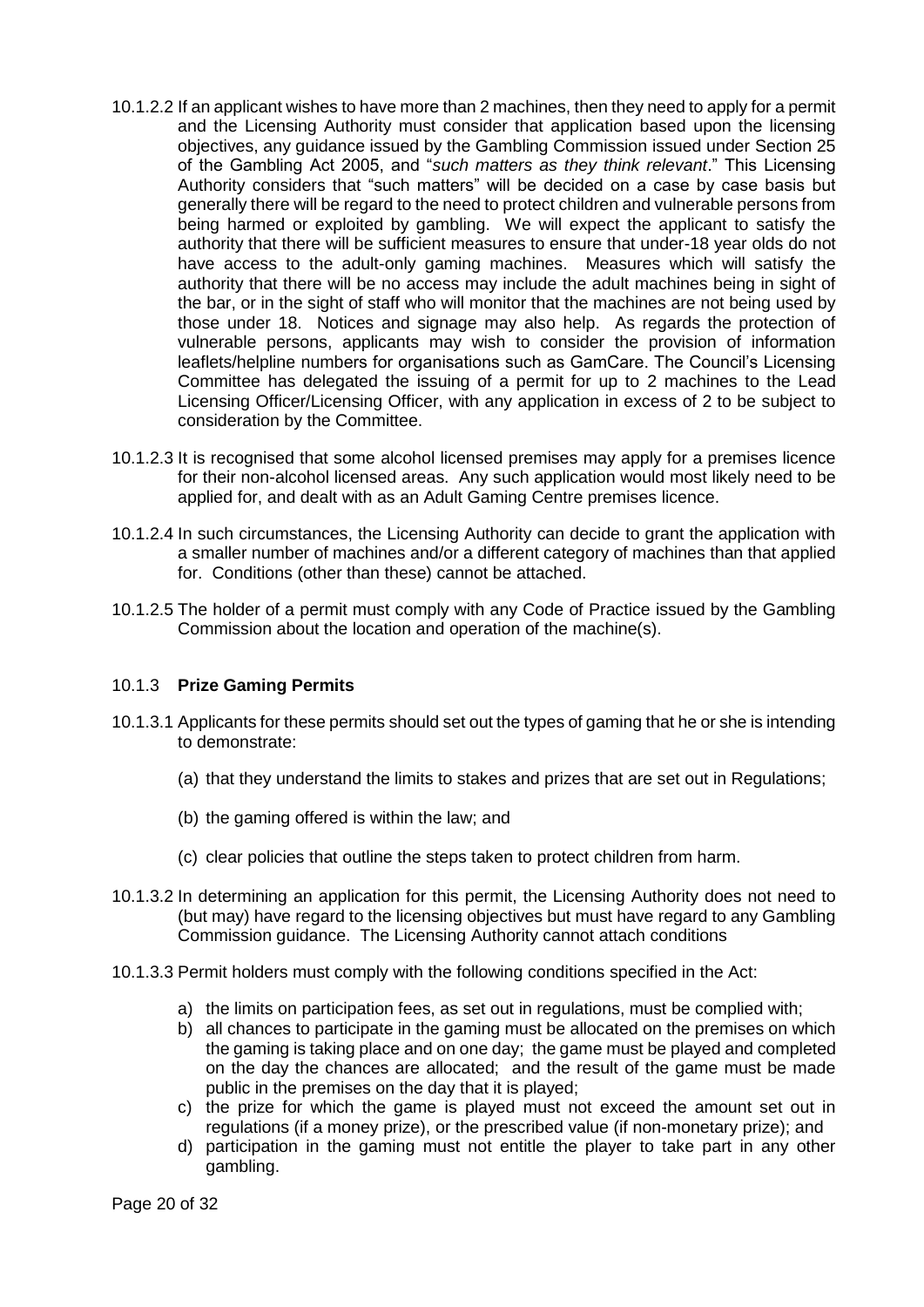## <span id="page-20-0"></span>10.1.4 **Club Gaming and Club Machines Permits**

- 10.1.4.1 Members' clubs and miners' welfare institutes (but not Commercial Clubs) may apply for a Club Gaming Permit or a Club Gaming Machines permit. The Club Gaming Permit will enable the premises to provide gaming machines (3 machines of categories B, C or D), equal chance gaming and games of chance as set out in forthcoming regulations. Members Clubs and Miner's Welfare Institutes and also Commercial Clubs may apply for a Club Machine Permit. A Club Gaming Machine permit will enable the premises to provide gaming machines (3 machines of categories B, C or D). NB Commercial Clubs may not site category B3A gaming machines offering lottery games in their club.
- 10.1.4.2 Members clubs must have at least 25 members and be established and conducted "*wholly or mainly" for purposes other than gaming, unless* the gaming is permitted by separate regulations. It is anticipated that this will cover bridge and whist clubs, which will replicate the position under the **Gaming Act 1968**. A Members club must be permanent in nature, not established to make commercial profit, and controlled by its members equally. Examples include working men's clubs, branches of the Royal British Legion and clubs with political affiliations.
- 10.1.4.3 Licensing authorities may only refuse an application on the grounds that:
	- a) the applicant does not fulfil the requirements for a members' or commercial club or miners' welfare institute and therefore is not entitled to receive the type of permit for which it has applied;
	- b) the applicant's premises are used wholly or mainly by children and/or young persons;
	- c) an offence under the Act or a breach of a permit has been committed by the applicant while providing gaming facilities;
	- d) a permit held by the applicant has been cancelled in the previous ten years; or
	- e) an objection has been lodged by the Commission or the police.
- 10.1.4.4 There is a 'fast track' procedure available under the Act for premises which hold a Club Premises Certificate under the Licensing Act 2003. However, there is no opportunity for objections to be made by the Commission or the police, and the grounds on which an Application may be refused are;
	- a) that the Club is established primarily for gaming, other than gaming prescribed under schedule 12;
	- b) that in addition to the prescribed gaming, the applicant provides facilities for other gaming; or
	- c) that a club gaming permit or club machine permit issued to the applicant in the last ten years has been cancelled.
- 10.1.4.5 There are statutory conditions on club gaming permits that no child uses a category B or C machine on the premises and that the holder complies with any relevant provision of a code of practice about the location and operation of gaming machines.

#### <span id="page-20-1"></span>10.1.5 **Temporary Use Notices**

10.1.5.1 These allow the use of premises for gambling where there is no premises licence but where a person or company holding an operating licence wishes to use the premises temporarily for providing facilities for gambling. Currently this is restricted to the provision of facilities for equal chance gaming where the gaming is intended to produce a single winner, in essence, poker tournaments. The same set of premises may not be

Page 21 of 32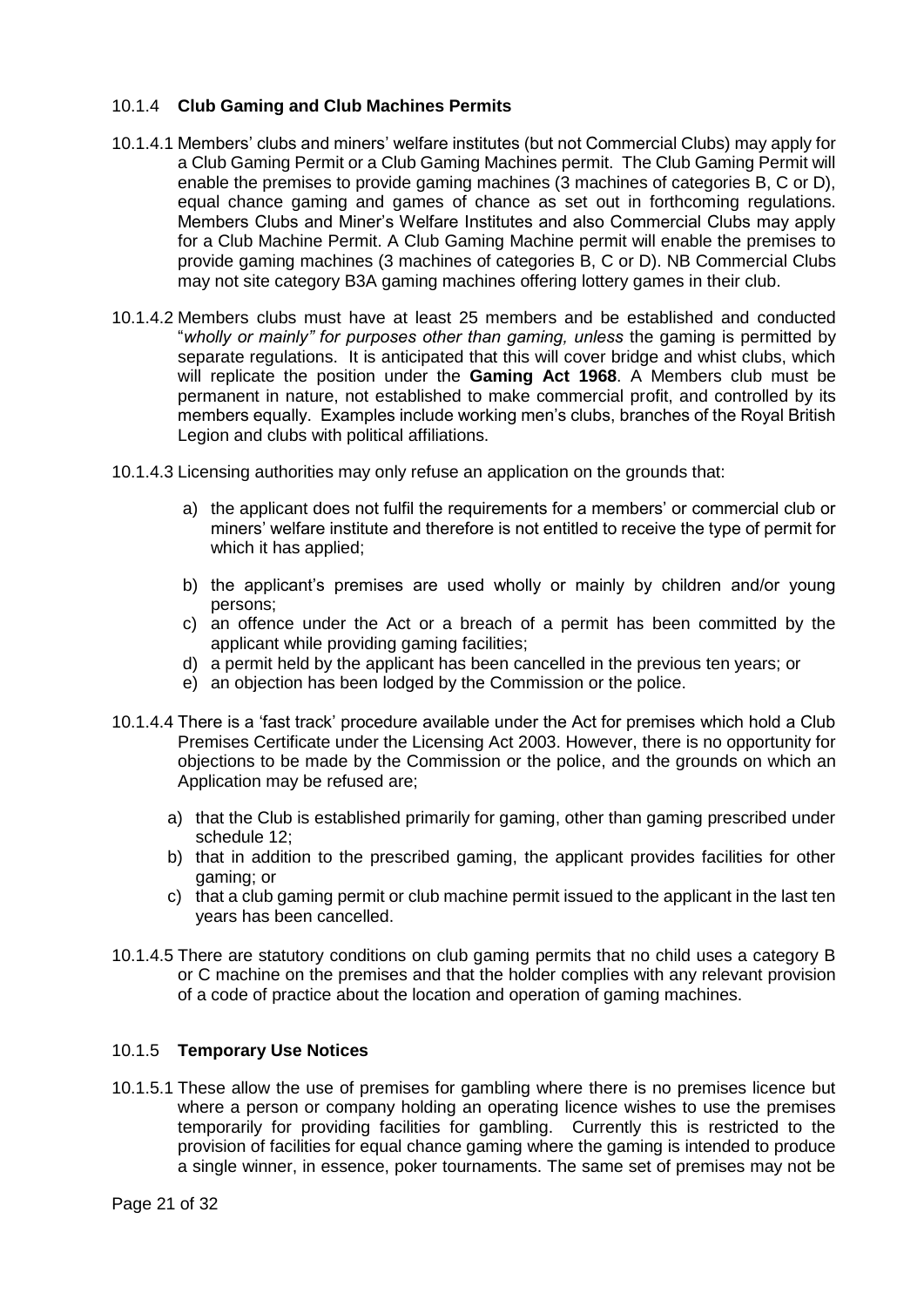subject of a temporary use notice for more than 21 days in any 12 month period. There are also a number of statutory limits in relation to these notices. Notice must be given to the authority and other bodies, who may object to the grant of the notice having had regard to the licensing objectives. The definition of "a set of premises" will be a question of fact in the particular circumstances of each notice. In the Act "premises" is defined as including "any place". In considering whether a place falls within the definition of "a set of premises", the authority will need to consider, amongst other things, the ownership/occupation and control of the premises. The authority will take a strict view where it appears that the effect of the notices appears to permit regular gambling at a particular place.

## <span id="page-21-0"></span>10.1.6 **Occasional Use Notices**

10.1.6.1 Occasional Use Notices refer specifically to betting at racetracks. The licensing authority has very little discretion as regards these notices aside from ensuring that the statutory limit of 8 days in a calendar year is not exceeded. This licensing authority will though consider the definition of a 'track' and whether the applicant is permitted to avail him/herself of the notice.

## <span id="page-21-1"></span>10.1.7 **Small Society Lotteries**

- 10.1.7.1 This Licensing Authority will adopt a risk based approach towards its enforcement responsibilities for small lotteries. This Licensing Authority considers that the following list, although not exclusive, could affect the risk of the operator:
	- a) Submission of late returns (returns must be submitted no later than three months after the date on which the lottery draw was held)
	- b) Submission of incomplete or incorrect returns
	- c) Breaches of the limits for small society lotteries.
- 10.1.7.2 Non-commercial gaming is permitted if it takes place at a non-commercial event, either as an incidental or principal activity at the event. Events are non-commercial if no part of the proceeds is for private profit or gain. The proceeds of such events may benefit one or more individuals if the activity is organised:
	- a) by, or on behalf of, a charity or for charitable purposes
	- b) to enable participation in, or support of, sporting, athletic, or cultural activities.

#### <span id="page-21-2"></span>**11 11. Enforcement**

- 11.1 This Licensing Authority's principles are that it will be guided by the Gambling Commission's Guidance for local authorities and will endeavour to be:
	- a) Proportionate: we will only intervene when necessary and remedies will be appropriate to the risk posed;
	- b) Accountable: we will justify decisions, and be subject to public scrutiny;
	- c) Consistent: rules and standards will be joined up and implemented fairly;
	- d) Transparent: we will be open, and keep regulations simple and user friendly; and
	- e) Targeted: we will focus on the problem, and minimise side effects.
- 11.2 As per the Gambling Commission's Guidance for local authorities, this Licensing Authority will endeavour to avoid duplication with other regulatory regimes as far as possible.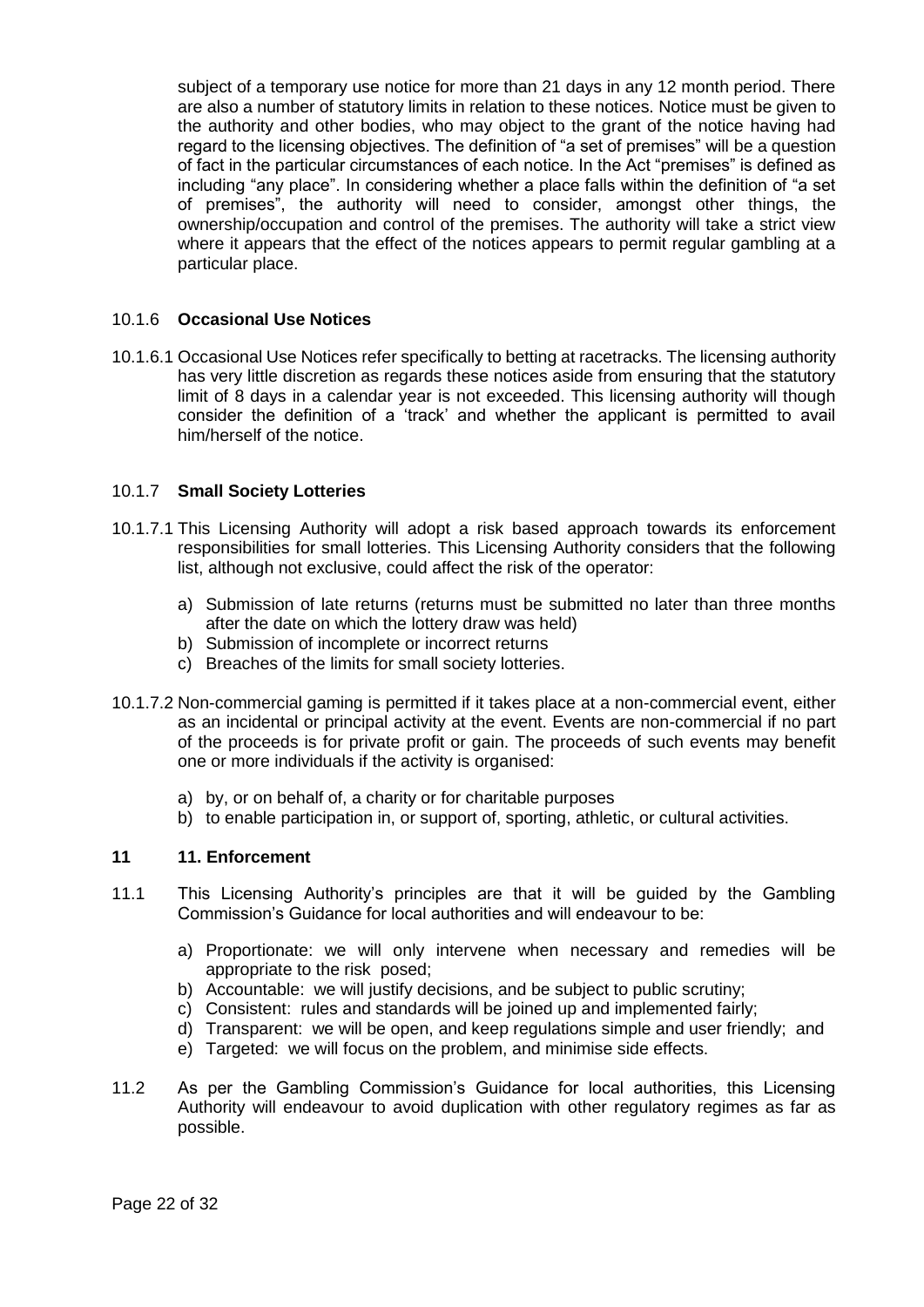- 11.3 This Licensing Authority will also adopt a risk-based inspection programme. The Gambling Commission Guidance suggests that the criteria the authority will utilise in this respect are included in this statement. However, the Local Better Regulation Office (responsible for co-ordinating regulatory functions) suggests that a planned intervention should only take place where the circumstances warrant such action. It is likely that a biannual inspection of licensed premises will be undertaken at the time of renewal of the premises licence.
- 11.4 The main enforcement and compliance role for this Licensing Authority in terms of the Gambling Act 2005 will be to ensure compliance with the premises licences and other permissions which it authorises. The Gambling Commission will be the enforcement body for the operating and personal licences. It is also worth noting that concerns about manufacture, supply or repair of gaming machines will not be dealt with by the Licensing Authority but will be notified to the Gambling Commission.
- 11.5 This Statement proposes that a graduated response is taken where offences against gambling legislation are found or where licence conditions have been contravened. An isolated administrative offence, may be dealt with purely by way of written warning whilst more serious offences which have either been committed over a period of time or which have a significant impact upon the licensing objectives, may result in a referral for prosecution.
- 11.6 Bearing in mind the principle of transparency, this Licensing Authority's enforcement/compliance protocols/written agreements will be available upon request to the Licensing Officer. Our risk methodology will also be available upon request.
- 11.7 The Licensing Authority recognises that certain bookmakers may have a number of premises within its area. In order to ensure that any non-compliance is recognised and resolved at the earliest stage, operators are requested to give the authority a single named point of contact, who should be a senior individual, and whom the authority will contact first should there be any compliance queries or should any issues arise.
- 11.8 The Licensing Authority will seek to work actively with the Police, the Gambling Commission and other responsible authorities in enforcing gambling legislation.
- 11.9 This Licensing Authority will continue to be a partner in the local licensing liaison group, and will keep itself informed of developments as regards to best practice in its consideration of the regulatory functions of local authorities.

## <span id="page-22-0"></span>**12 Complaints against a Licensed Premises**

12.1 The Licensing Authority will investigate relevant complaints against licensed premises of any description. In the first instance, complainants should raise the complaint directly with the licence holder or business concerned. All complaints will be investigated by the licensing department and enforcement action taken as deemed appropriate and proportionate to the findings and circumstances of each complaint. It is recognised that another agency may be the more appropriate body to investigate the complaint. In such circumstances, the Licensing Authority will maintain liaison with that agency.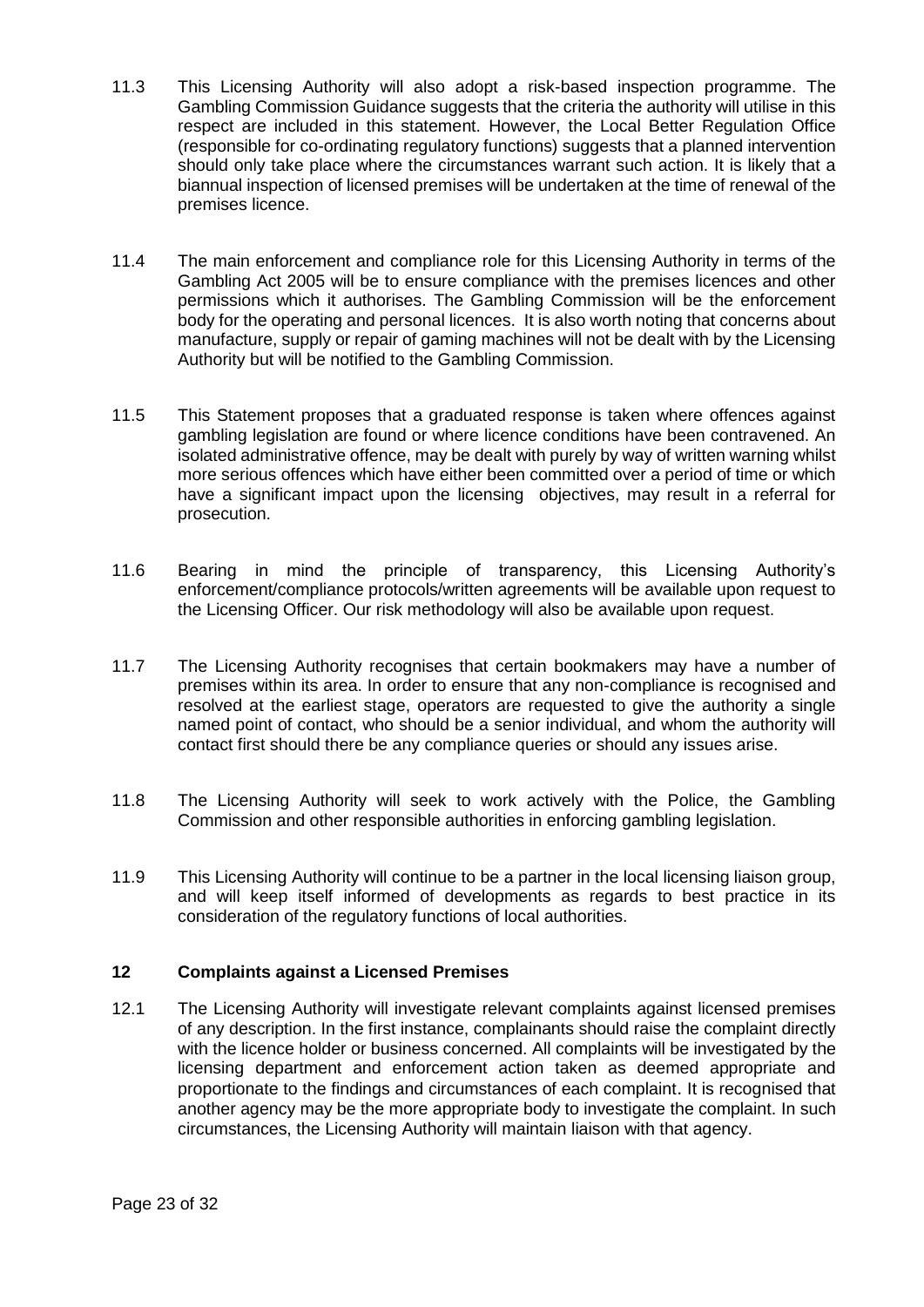- 12.2 Where necessary, the Licensing Authority will initially arrange a meeting with the licence holder to address, clarify and try to resolve the issues of concern.
- 12.3 This process will not override the right of any interested party or Responsible Authority to request a review of a licence by the Licensing Committee at any stage following the grant of a premises licence or if the particular concerns are not addressed in a way that fulfils the licensing objectives.

#### <span id="page-23-0"></span>**13 Reviews**

- 13.1 Requests for a review of a premises licence can be made by interested parties or Responsible Authorities. However, it is for this Licensing Authority to decide whether the review is to be carried out. This will be on the basis of whether the request for the review:
	- a) is relevant to the matters listed below;
	- b) is frivolous or vexatious;
	- c) will certainly not cause this authority to wish alter/revoke/suspend the licence;
	- d) is substantially the same as previous representations or requests for review.

Relevant matters for a Review are where the grounds are:

- a) in accordance with any relevant code of practice issued by the Gambling Commission;
- b) in accordance with any relevant guidance issued by the Gambling Commission;
- c) reasonably consistent with the licensing objectives; and
- d) in accordance with the authority's statement of licensing policy.
- 13.2 A premises licence may also be reviewed by the Licensing Authority of its own volition.
- 13.2.1 In determining what action, if any should be taken following a review, the Licensing Authority will have regard to the principles set out in section 153 of the Act, as well as any relevant representations.

#### <span id="page-23-1"></span>**14 Appeals**

- 14.1 Any party aggrieved by a decision of the Licensing Sub Committee and with standing to appeal (as specified within the Act) may appeal against the decision to the local Magistrates Court. An appeal has to be started by the giving of a notice of appeal by the appellant to the 'Magistrates' Court within a period of 21 days from the day on which the appellant was notified by the Licensing Authority of the decision appealed against. This current local Court is St Albans Magistrates' Court.
- 14.2 The Licensing Authority will always be a respondent to the appeal, but in cases where a favourable decision has been made an applicant against the representations of a Responsible Authority or an interested party, the holder of the premises licence or club premises certificate will also be entitled to act as a respondent.
- 14.3 On determining the appeal, the court may:
	- a) dismiss the appeal
	- b) substitute for the decision appealed against any other decision which could have been made by the Licensing Authority; or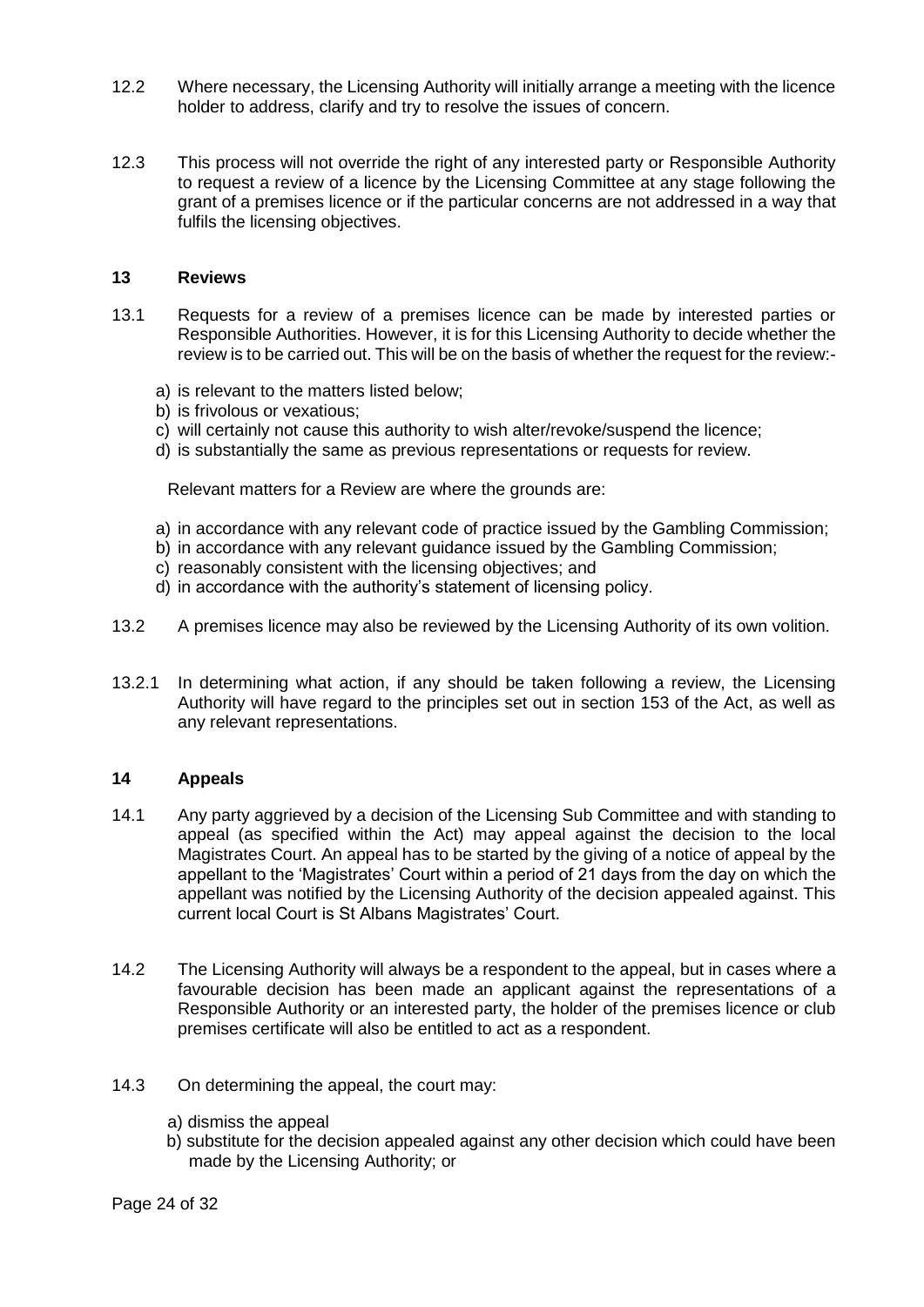c) remit the case to the Licensing Authority to dispose of it in accordance with the direction of the court.

14.4 The court may make such order as to costs as it thinks fit, but will be required to bear in mind guidance and legislation about the awarding of costs against a public body.

## <span id="page-24-0"></span>**15 Delegation and Decision Making**

- 15.1 One of the major principles underlying the Gambling Act 2005 is that the licensing functions contained within the Act should be delegated to an appropriate level so as to ensure speedy, efficient and cost effective service delivery.
- 15.2 This Licensing Authority is committed to the principle of delegating its powers to ensure that these objective are met and has arranged for its licensing functions to be discharged in accordance with the Guidance issued by the Secretary of State, the Council's Constitution and procedures laid down for good governance. The scheme of delegation can be found in the Council's Constitution, which is available on the website.

## **16 Covid-19, Coronavirus regulations**

- 16.1 All gambling premises must adhere to the most recent guidance passed down by the Government. Failure to do so may result in further action being taken against the premises licence.
- 16.2 All premises applications must be accompanied by a risk assessment and how staff and the general public will be kept safe.
- 16.3 Staff must undertake training in relation to infection control and how to safeguard themselves and the public. This must be logged on the individual staff training record.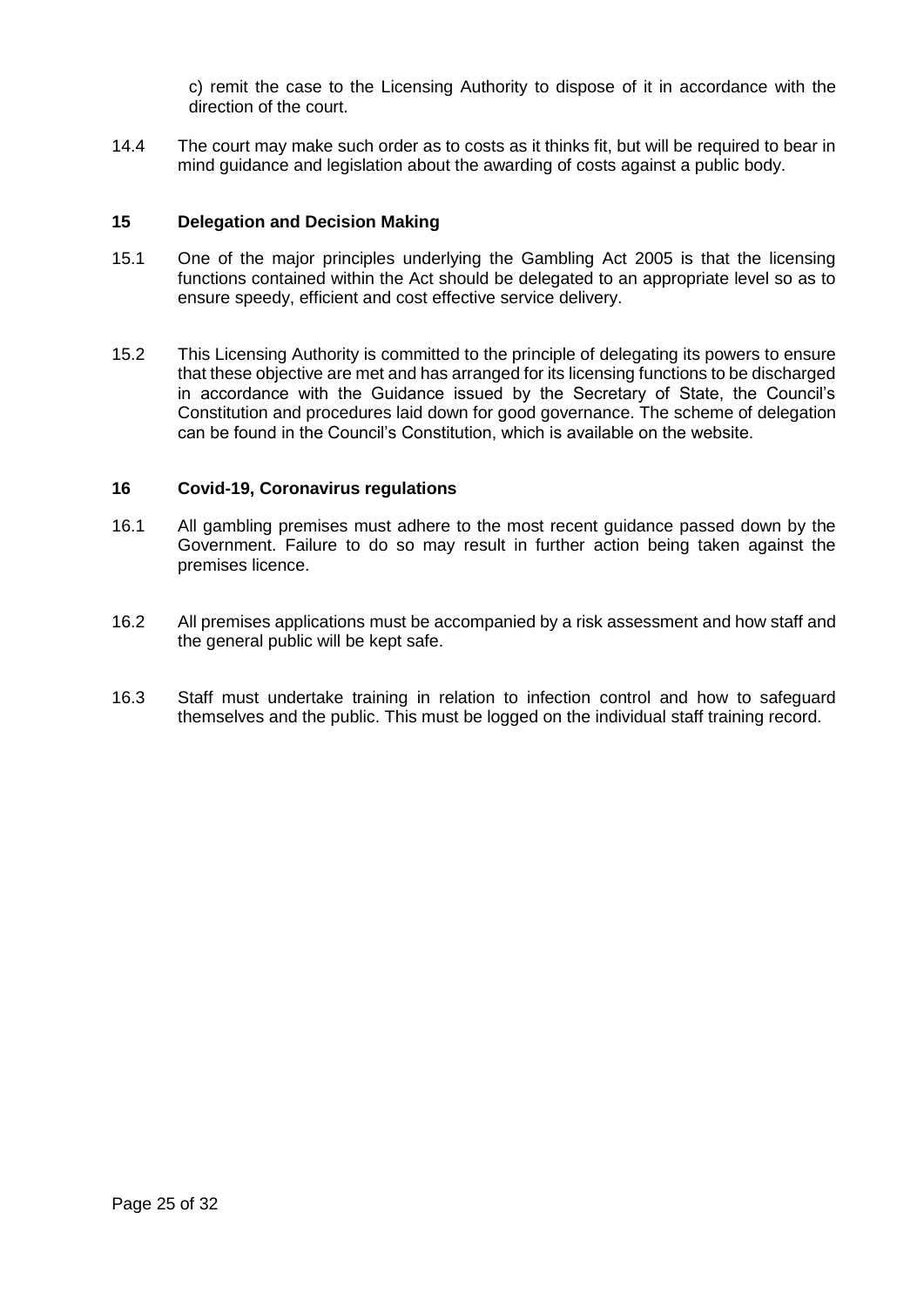## <span id="page-25-0"></span>**APPENDIX 1 List of Consultees**

- The Chief Officer of Police of Hertfordshire Constabulary
- Bodies representing businesses in and residents in the area
- Bodies representing the interests of persons carrying on gambling businesses within Three Rivers District Council

## **Bodies representing the interested persons who are likely to be affected by the exercise of the authority's function under this Act**

- Bodies dealing with Mental Health issues
- Citizens Advice Bureau
- Gamblers Anonymous
- The Gambling Commission
- GamCare
- Hertfordshire Fire and Rescue Service
- Hertfordshire Safeguarding Children Board
- The Licensing Authority for Three Rivers District
- The local health and safety authority
- The Authority responsible for Control of Pollution
- Local Primary Care Trusts
- HM Customs and Excise

## **Residents Associations**

- **Bricket Wood Residents' Association**
- Bridle Lane and Wagon Way Residents' Association
- Carpenders Park Residents<sup>'</sup> Association
- Chandlers Cross Residents' Association
- Chorleywood and District Residents' Association
- The Croxley Green Residents' Association
- Eastbury Residents' Association
- Furtherfield Residents' Association
- Gypsy Lane Residents' Group
- Heronsgate Residents' Association
- Little Green Residents' Association
- Loudwater Residents' Association
- Oxhey Hall Residents' Association
- Rickmansworth and District Residents' Association
- Windmill Drive Residents Association

#### **Local authority Representations**

- Environmental Health Residential Standards Team, Three Rivers District Council
- Head of Development Management, Planning Dept, Three Rivers District Council

#### **Local Chambers of Trade**

- Watford Chamber of Commerce
- Rickmansworth Chamber of Business
- Hertfordshire Chamber of Commerce

#### **All Three Rivers District Councillors**

#### **Parish Councils**

- Abbots Langley Parish Council
- Batchworth Community Council
- Chorleywood Parish Council
- Croxley Green Parish Council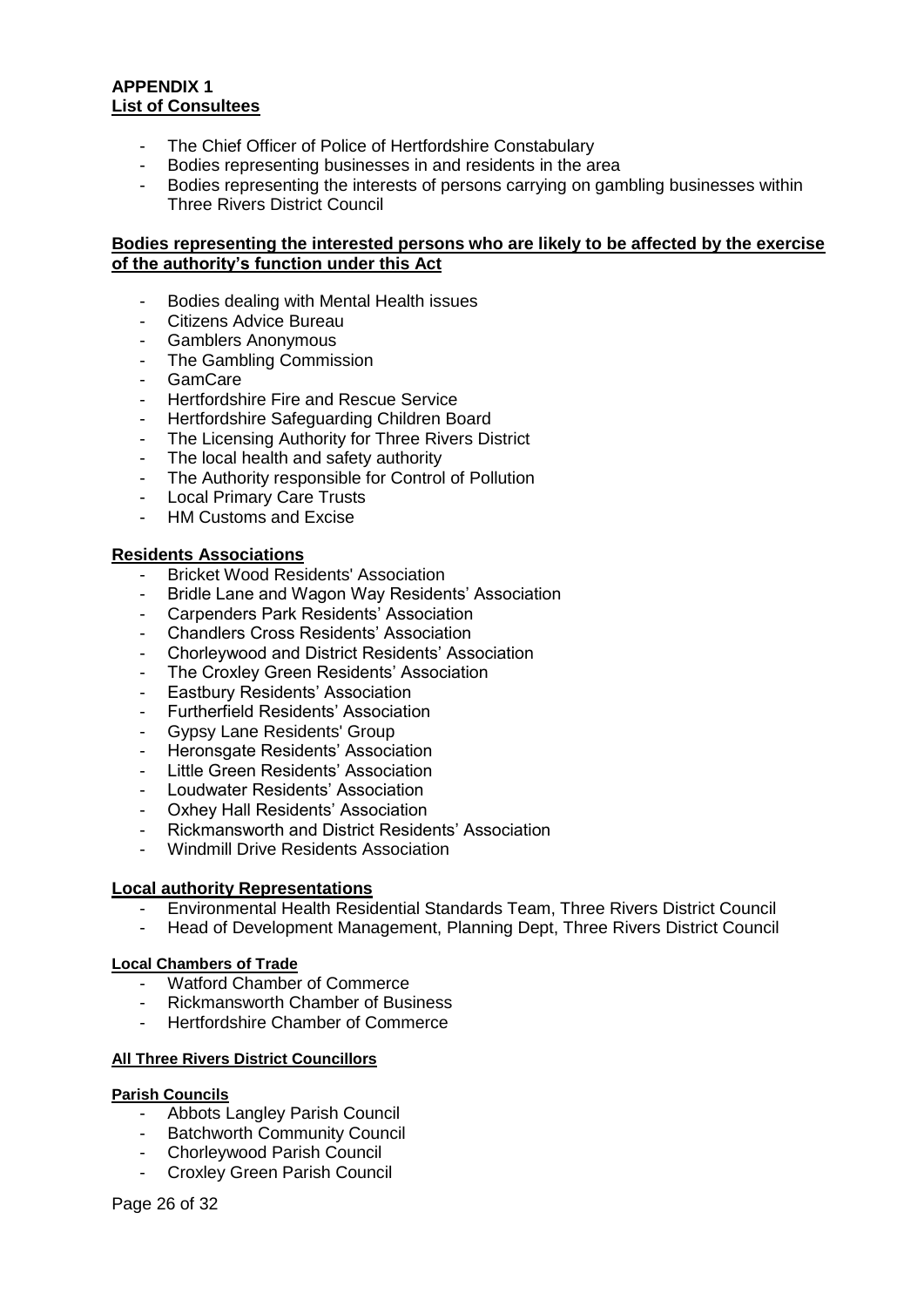- Sarratt Parish Council
- Watford Rural Parish Council

## **Local Authorities within the Hertfordshire District**

- Other Councils, including Aylesbury Vale DC, Buckinghamshire County Council, Chiltern and South Bucks DC, Dacorum Borough Council, St Albans and District Council Watford Borough Council, and Wycombe DC

## **National Trade Associations**

- The Bingo Association
- British Beer and Pub Association
- Association of British Bookmakers
- Business in Sport and Leisure
- Racecourse Association Limited
- British Amusement Catering Trade Association
- The National Casino Industry Forum
- British Holiday & Home Parks Association
- The Greyhound Board of Great Britain
- The British Association of Leisure Parks, Piers & Attractions Ltd

Note: This list is not intended to be exclusive. Comments and observations will be welcome from anyone who will be affected by the policy.

Copies of the draft Gambling Statement of Principles is available at the Council office and on the Council's website.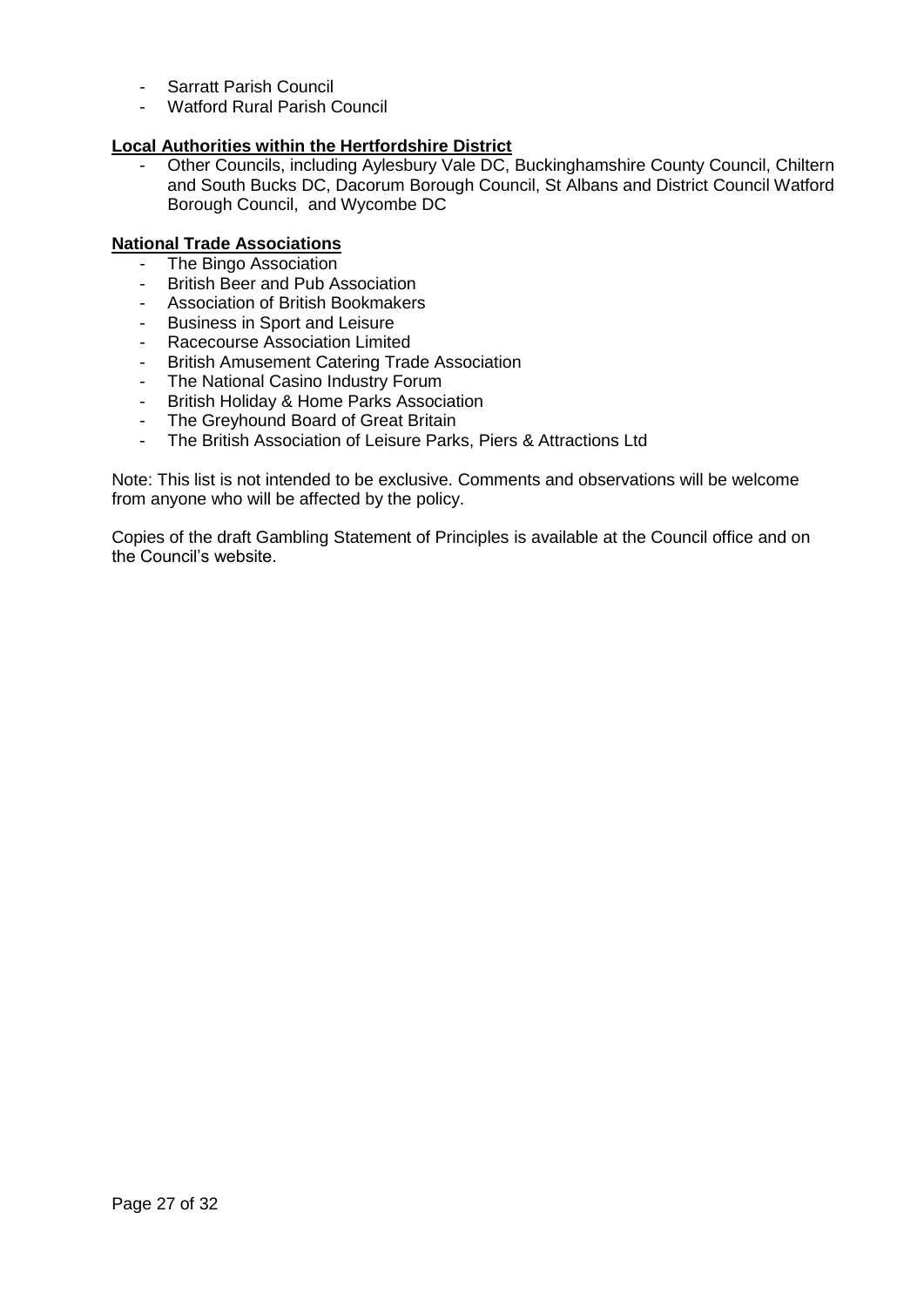# **APPENDIX 2**

|                                                                          |   | <b>Machine Category</b>                                                                                                                                     |                                                                                                                           |                                                                                                                           |                                                        |                                                                    |                                             |
|--------------------------------------------------------------------------|---|-------------------------------------------------------------------------------------------------------------------------------------------------------------|---------------------------------------------------------------------------------------------------------------------------|---------------------------------------------------------------------------------------------------------------------------|--------------------------------------------------------|--------------------------------------------------------------------|---------------------------------------------|
| <b>Premises Type</b>                                                     | A | B <sub>1</sub>                                                                                                                                              | B <sub>2</sub>                                                                                                            | <b>B3</b>                                                                                                                 | R4                                                     | C                                                                  | D                                           |
| Large Casino<br>(Machine/table ratio of<br>5-1 up to maximum)            |   | Maximum if 150 machines<br>Any combination of machines in categories B to D (except B3A),<br>within the total limit of 150 (subject to machine/table ratio) |                                                                                                                           |                                                                                                                           |                                                        |                                                                    |                                             |
| <b>Small Casino</b><br>(machine/table ratio of<br>2-1 up to maximum)     |   | Maximum of 80 Machines<br>Any combination of machine in category B to D (except B3A),<br>within the total limit of 80 (subject to machine/table ratio)      |                                                                                                                           |                                                                                                                           |                                                        |                                                                    |                                             |
| Pre-2005 Act Casinos<br>(no machine/table<br>ratio)                      |   | Maximum of 20 Machines categories B to D (except B3A) or any<br>number C to D machines instead                                                              |                                                                                                                           |                                                                                                                           |                                                        |                                                                    |                                             |
| Betting premises and<br>tracks occupied by<br>Pool Betting               |   | Maximum of 4 machines categorised B2 to D (except B3A)                                                                                                      |                                                                                                                           |                                                                                                                           |                                                        |                                                                    |                                             |
| <b>Bingo Premises</b>                                                    |   |                                                                                                                                                             |                                                                                                                           | Maximum of 20% of the total<br>number of machines which are<br>available for use on the<br>premises categories B3 or B4** |                                                        |                                                                    | No Limit C or D<br>machines                 |
| <b>Adult Gaming Centres</b>                                              |   |                                                                                                                                                             | Maximum of 20% of the total<br>number of machines which are<br>available for use on the<br>premises categories B3 or B4** |                                                                                                                           |                                                        | No Limit C or D<br>machines                                        |                                             |
| Family entertainment<br>centres (with premises<br>licence)               |   |                                                                                                                                                             |                                                                                                                           |                                                                                                                           |                                                        |                                                                    | No limit on<br>category C and D<br>machines |
| Family entertainment<br>centres (with permit)                            |   |                                                                                                                                                             |                                                                                                                           |                                                                                                                           |                                                        |                                                                    | No limit on<br>category D<br>machines       |
| Club or miners' welfare<br>institutes with permits                       |   |                                                                                                                                                             |                                                                                                                           |                                                                                                                           | Maximum of 3 machines in categories<br>B3A or B4 to D* |                                                                    |                                             |
| Qualifying alcohol<br>licensed premises with<br>gaming machine<br>permit |   |                                                                                                                                                             |                                                                                                                           |                                                                                                                           |                                                        | Number of<br>category C or D<br>machines as<br>specified on permit |                                             |
| <b>Travelling Fair</b>                                                   |   |                                                                                                                                                             |                                                                                                                           |                                                                                                                           |                                                        |                                                                    | No limit on<br>category D<br>machines       |
|                                                                          | A | <b>B1</b>                                                                                                                                                   | <b>B2</b>                                                                                                                 | B <sub>3</sub>                                                                                                            | B4                                                     | $\overline{C}$                                                     | D                                           |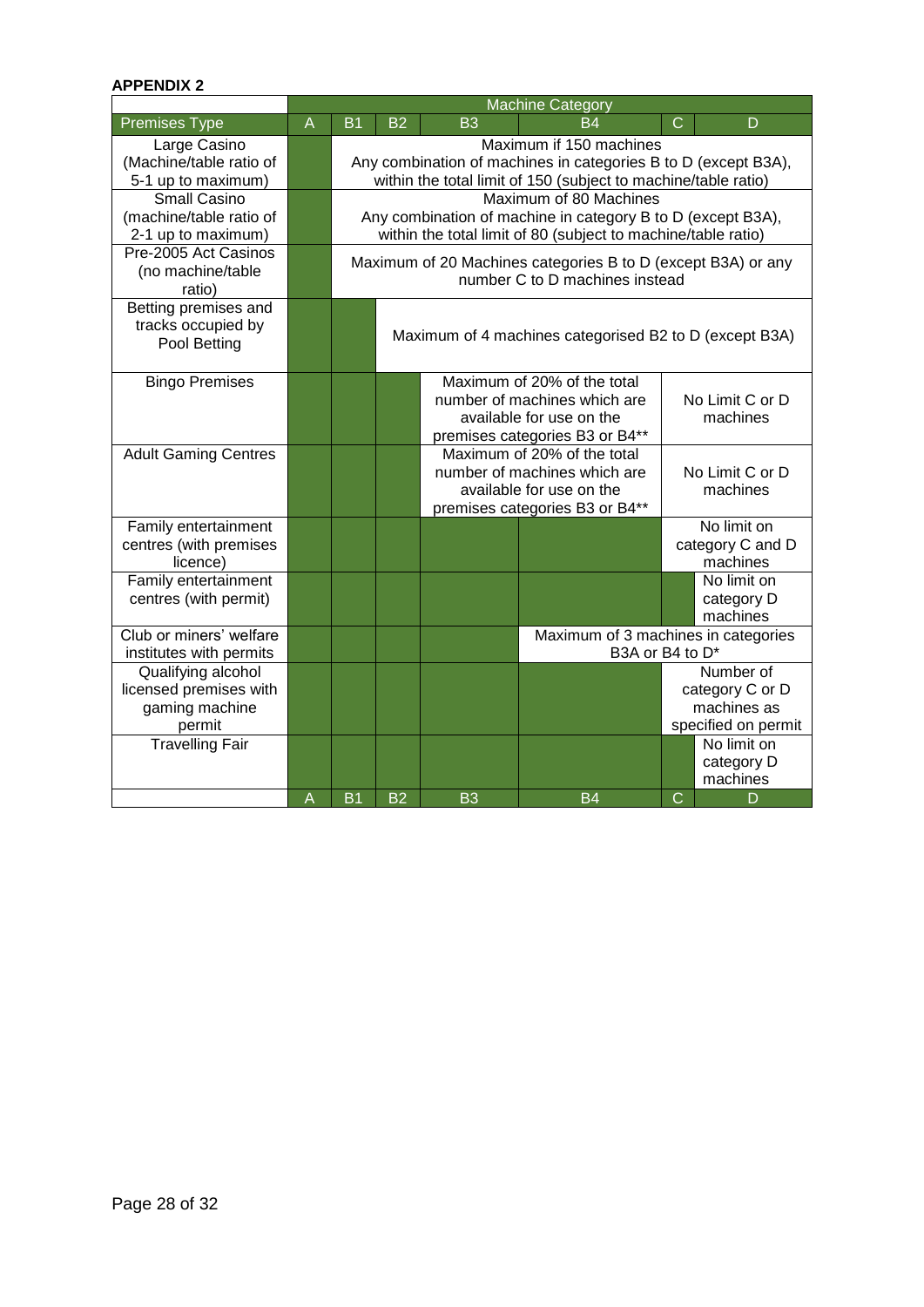#### <span id="page-28-0"></span>**APPENDIX 3 TABLE OF DELEGATIONS OF LICENSING FUNCTIONS**

| <b>MATTER TO BE DEALT WITH</b>                                                       | <b>FULL</b><br><b>COUNCIL</b> | <b>LICENSING COMMITTEE /</b><br><b>SUB-COMMITTEE</b>               | <b>OFFICERS</b>                                                              |
|--------------------------------------------------------------------------------------|-------------------------------|--------------------------------------------------------------------|------------------------------------------------------------------------------|
| Three year licensing policy                                                          | X                             |                                                                    |                                                                              |
| Policy not to permit casinos                                                         | $\overline{\mathsf{x}}$       |                                                                    |                                                                              |
| Fee Setting - when appropriate                                                       |                               | X                                                                  |                                                                              |
| Application for premises<br>licences                                                 |                               | Where representations have<br>been received and not<br>withdrawn   | Where no representations<br>received/ representations<br>have been withdrawn |
| Application for a variation to a<br>licence                                          |                               | Where representations have<br>been received and not<br>withdrawn   | Where no representations<br>received/ representations<br>have been withdrawn |
| Application for a transfer of a<br>licence                                           |                               | Where representations have<br>been received from the<br>Commission | Where no representations<br>received from the<br>Commission                  |
| Application for a provisional<br>statement                                           |                               | Where representations have<br>been received and not<br>withdrawn   | Where no representations<br>received/ representations<br>have been withdrawn |
| Review of a premises licence                                                         |                               | X                                                                  |                                                                              |
| Application for club gaming<br>/club machine permits in excess<br>of the 2 permitted |                               | Where an application is for in<br>excess of 4 machines.            | Up to 4 machines                                                             |
| Cancellation of club gaming/<br>club machine permits                                 |                               | X                                                                  |                                                                              |
| Applications for other permits                                                       |                               |                                                                    | X                                                                            |
| Cancellation of licensed premises<br>gaming machine permits                          |                               |                                                                    | X                                                                            |
| Consideration of temporary use<br>notice                                             |                               |                                                                    | X                                                                            |
| Decision to give a counter-<br>notice to a temporary use<br>notice                   |                               | X                                                                  |                                                                              |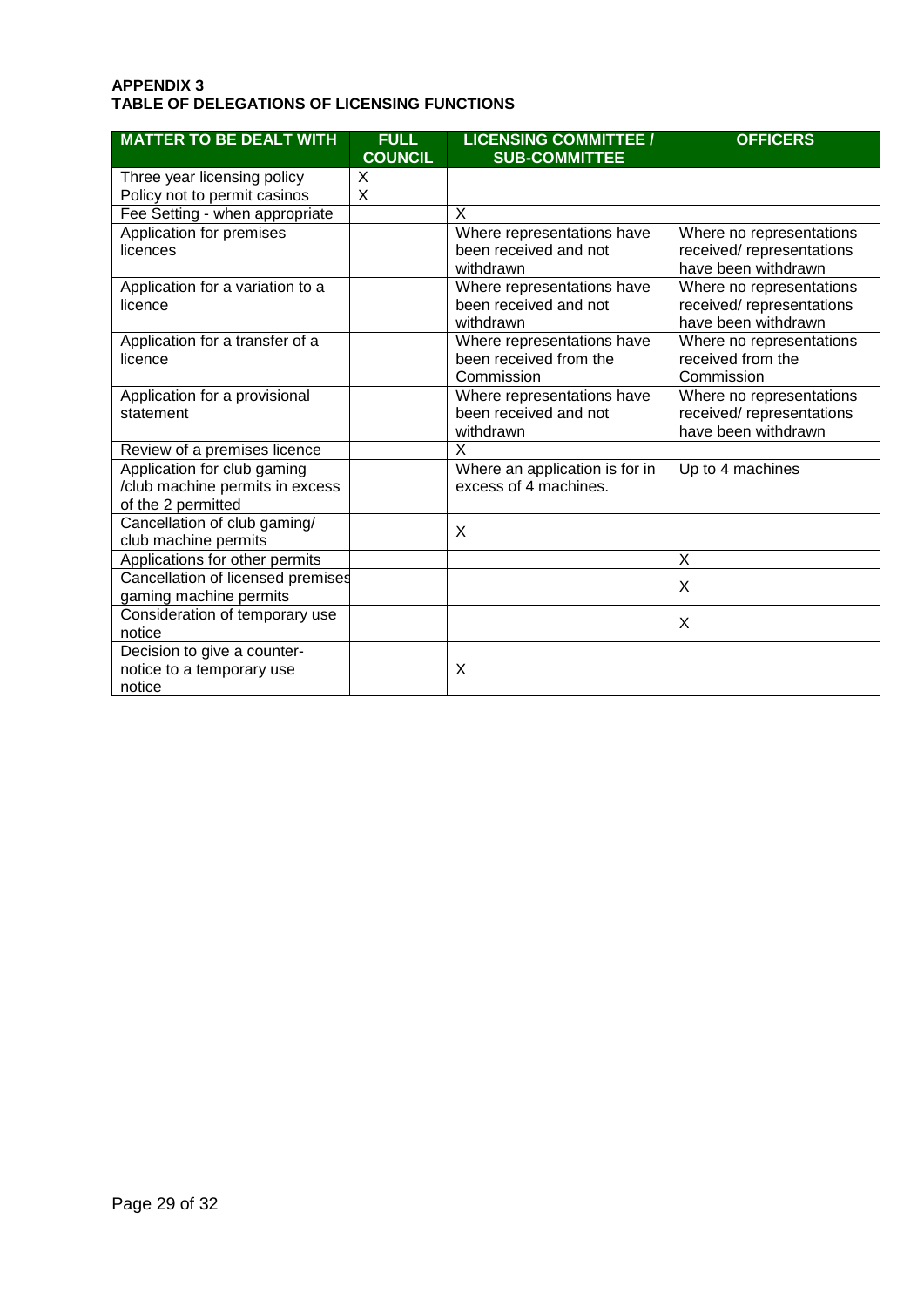# <span id="page-29-0"></span>**APPENDIX 4**

#### **LC15/06 PROJECT INITIATION DOCUMENT UPDATE – GAMBLING ACT 2005 TO RECOMMEND TO COUNCIL ADOPTION OF THE STATEMENT OF LICENSING POLICY**

The Committee received a report on implementing the Gambling Act 2005 and, as part of that, to confirm the Statement of Licensing Policy and to recommend adoption by Council.

The Chief Environmental Health Officer reported that the Council were on schedule to meet the timetable for adoption of the Statement of Licensing Policy by December. Members noted that 10 responses had been received following the consultation – three from trade organisations, three from Residents' Associations and four from individuals. There had been seven "No" votes for a casino within the District and therefore Council would be asked to endorse this as policy and include it in the Statement of Licensing Policy. It was noted that an additional response from Eastern Region Faith Council had been received urging the Council to consider a no casino policy.

 Councillor Richard Laval, seconded by Councillor Joy Mann, moved an amendment to the recommendation, that due to the low response to the consultation the recommendation to Council be that that the Council do not adopt a no casino policy and that any application received be assessed on its individual merits.

Councillor Francis Durham was against the amendment and recommended that the Council be asked to adopt a no casino policy. He said that the consultation responses, which were unanimously in favour of a no casino policy, should be respected, even though the response was very low.

The Committee reviewed the draft statement of licensing policy and made the following amendments:

Under Statement of Principles (Page 3 & 4, Section 2, Paragraph 3) to read "A consultation took place" and take out the sentence starting "The full list" and the remaining text in that section;

Under Interested Parties (Page 5, Section 5, Paragraph 6, Line 3) take out the word "likely";

Under Interested Parties (Page 5, Section 5, Paragraph 7, Line 3) take out "www"; Under Enforcement (Page 6, Section 7, Paragraph 7) keep the paragraph that reads "The authority recognises".

Part B under Premises Licences, General Principles (Page 7, Paragraph 3) paragraph references to be amended;

Under Betting Machines (Page 9, Paragraph 9) retain this paragraph in the policy;

Under Door supervisors (page 10, paragraph 3) retain the paragraph that reads "there is no evidence……and proportionate."

Under type of premises section 4 – Casinos (page 11) add "Those who responded to the consultation were in favour of a "no casino policy";

Under Part C section 2 – license premises gaming machines permits (page 14) paragraphs in bold to be deleted;

Under Part C, Section 4 – page 15 first paragraph to add "community centres";

Members noted that if the Committee was minded to recommend to Council a no casino policy the Council would not be able to consider any applications received for casino licences.

Councillor Martin Trevett stated that the Committee should accept the response of the consultation even though it had been very low.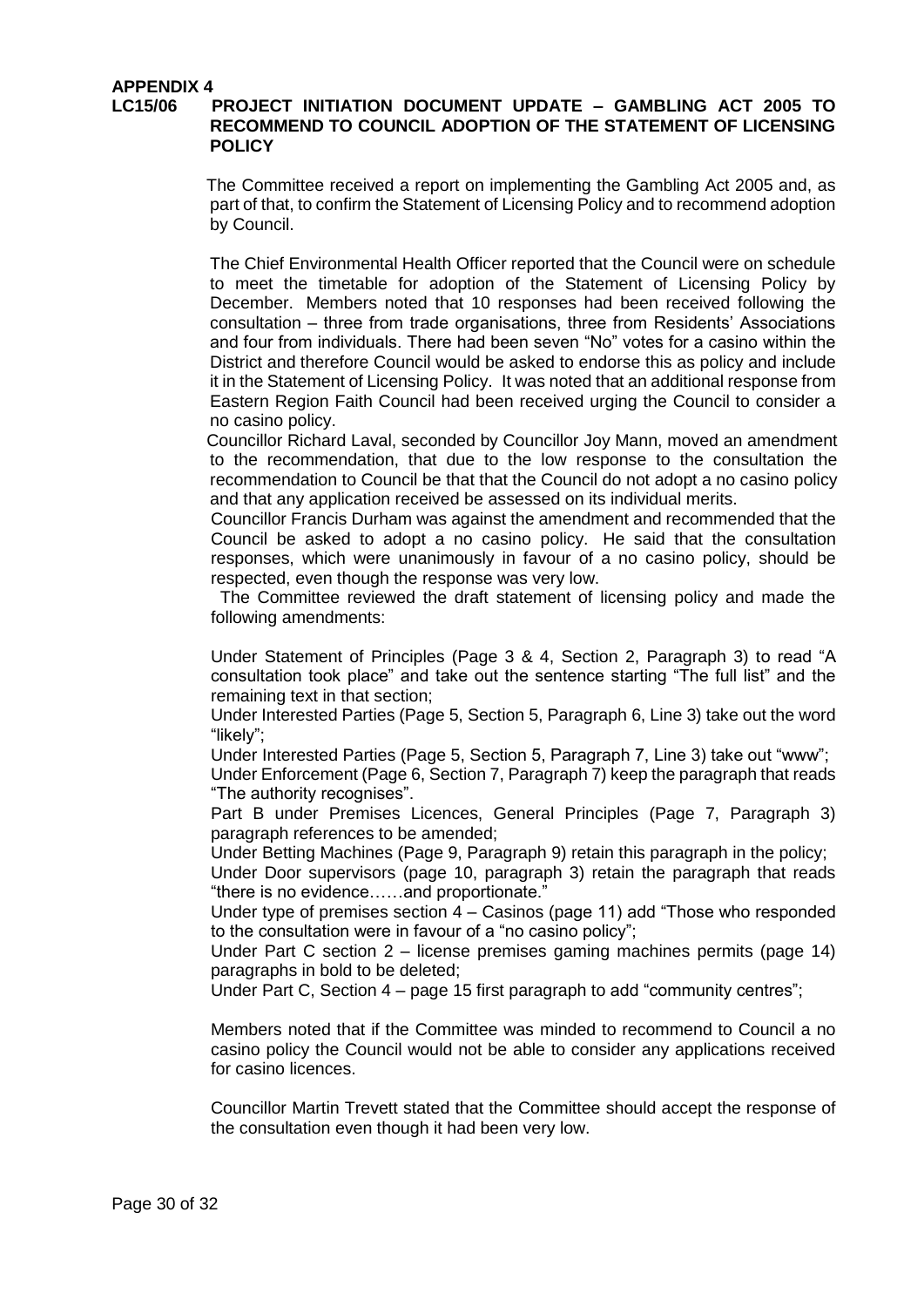On being put to the Committee the amendment to RECOMMEND AGAINST a no casino resolution was TIED vote the voting being 3 For, 3 Against and 1 Abstention. The Chairman used his casting vote and voted against the proposal making the voting 3 For, 4 Against and 1 Abstention.

## **RECOMMENDED:**

- (1) that a No Casinos policy be adopted and that this be included in the Statement of Licensing Policy for premises;
- (2) that the final Statement of Licensing Policy (copy attached) be adopted;
- (3) that the matter of fees in relation to the Gambling Act be delegated to the Licensing Committee to determine when they are made available from the DCMS; and
- (4) that subject to the awaited regulations, the matter of small lottery registration be delegated to the Licensing Committee.  **RESOLVED**:
- (1) that progress on the implementation of the Project Initiation Document be noted;
- (2) that members noted the comments in Appendix 1 following the consultation on the draft Statement of Licensing Policy and determined that the changes outlined in the minutes be incorporated into the final document;
- (3) that members noted the result of the consultation was in favour of a No-Casino policy for the district (Section 166) and that this be included in the Statement of Licensing Policy; and
- (4) that members noted that a training programme for the processing of applications under the Gambling Act is being developed and will be implemented within the timescale identified in the Project Initiation Document.

Followed by Council Meeting of 17/10/06:

## **CL42/06 RECOMMENDATIONS OF THE LICENSING COMMITTEE**

 Councillor Chris Brearley moved approval and adoption of the Regulatory Services Committee recommendations contained within Minute LC15/06 (Gambling Act 2005 – Statement of Licensing Policy –(No Casinos).

RESOLVED:- that the recommendations of the Licensing Committee listed above be agreed.